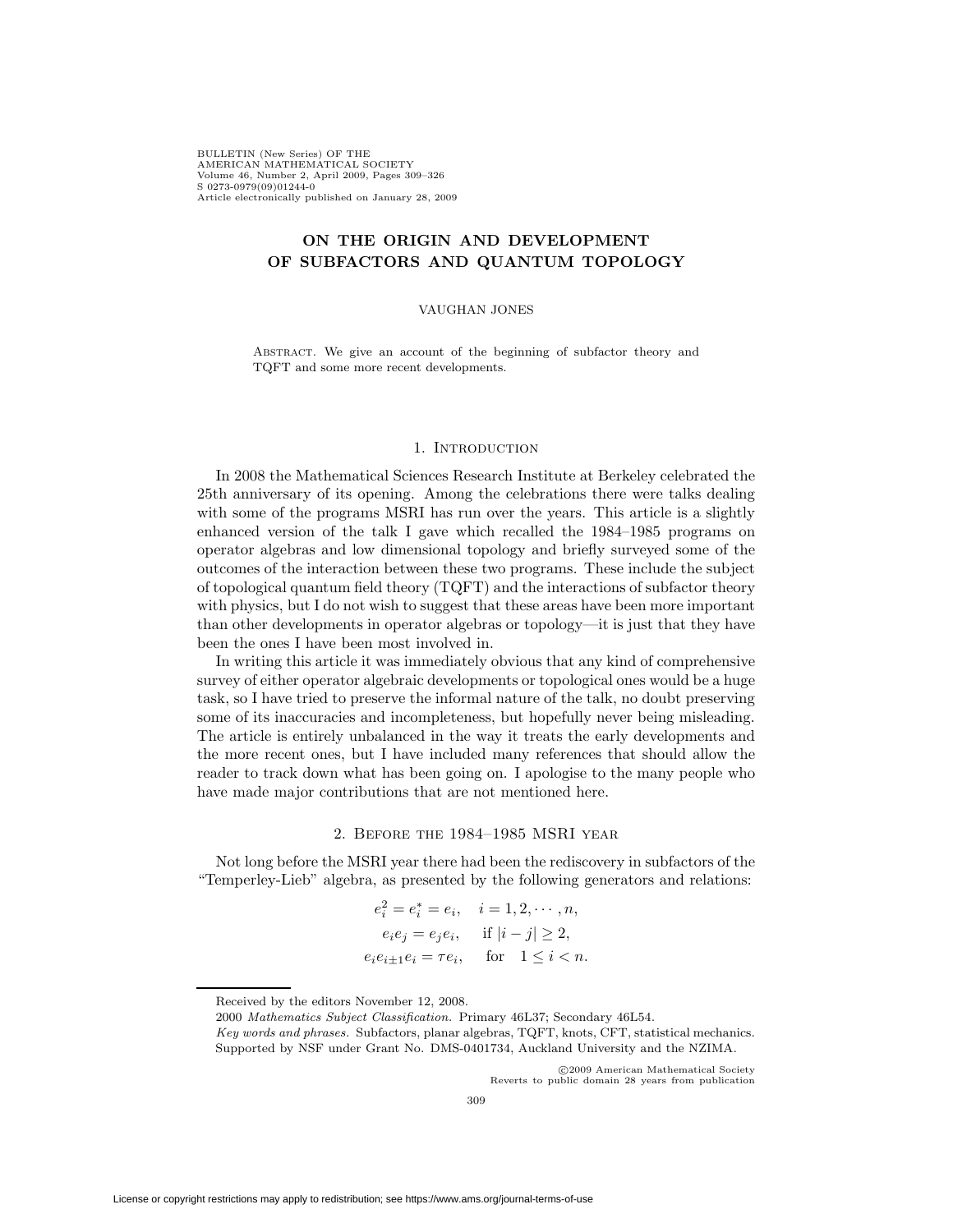The first relation means that when represented on Hilbert space the  $e_i$  are n orthogonal projections onto closed subspaces. The second says that the subspaces are orthogonal modulo their intersection if  $|i - j| \geq 2$ . The third says that the "angle" between ith and  $(i + 1)$ th subspaces is determined by the number  $\tau \in \mathbb{R}$ . Thus these three relations are purely geometric in nature. The subfactor context also provided a *trace* tr on the algebra generated by the  $e_i$ 's uniquely defined by

$$
tr(we_{n+1}) = \tau tr(w) \quad \text{if } w \text{ is a word on } e_1, e_2, \dots, e_n.
$$

By a geometric or an algebraic analysis it can be shown that for infinitely many  $e_i$ 's to exist as above,  $\frac{1}{\tau}$  must be either  $\geq 4$  or one of the numbers

$$
4\cos^2\pi/k \quad \text{for } k = 3, 4, 5, \cdots.
$$

Wenzl in [\[We87\]](#page-17-0) showed that these restrictions apply even without the trace.

Temperley and Lieb came across almost exactly the same relations (though without the trace) in work on solvable models in two-dimensional statistical mechanics. The  $e_i$ 's occur as elementary "transfer matrices" corresponding to adding a single interaction between spins on a lattice. They showed that the same algebra underlies the Potts model and Lieb's ice-type model and deduced a mathematical equivalence between the two models. See [\[TL70\]](#page-16-0) and chapter 12 of [\[Ba82\]](#page-14-0). In subfactors the  $e_i$ 's arose as orthogonal projections in a canonical tower of algebras arising from a subfactor  $N \subseteq M$  of a  $\text{II}_1$  factor M. The number  $\tau$  in the relations is the reciprocal of what is known as the *index*  $[M : N]$  of N in M. The tower of  $II_1$  factors is constructed in an inductive way in which each step depends on the last two but is independent of the previous steps. The  $e_i$ 's are the conditional expectations from each step to the preceding one. See [\[Jon83\]](#page-15-0).

(A II<sub>1</sub> factor M is a unital \*-algebra of bounded operators on a Hilbert space closed in the topology of pointwise convergence, whose centre is just multiples of the identity and which possesses a trace, a linear function from  $M$  to  $\mathbb C$  which vanishes on commutators. One also requires  $M$  to be infinite dimensional since the  $n \times n$  matrices satisfy all these conditions. An example is the closure for pointwise convergence of the group algebra of the free group on two or more generators, acting on the Hilbert space of square summable functions on the group in the obvious way.)

The above result immediately shows that the index  $[M : N]$  must be  $\geq 4$  or in the above set of numbers.

One may also construct by hand infinite families of projections, with a trace, satisfying the above relations. The algebra they generate is a  $II<sub>1</sub>$  factor. A subfactor realising the appropriate index value is obtained by taking the algebra generated by all the  $e_i$ 's with  $i \geq 2$ .

The (finite-dimensinoal) algebras  $A_n$  defined by  $1, e_1, e_2, ..., e_n$ , are easily described inductively in terms of "Bratteli diagrams" which give the irreducible representations of  $A_n$  as vertices of a graph with edges according to how a representation of  $A_n$  restricts to  $A_{n-1}$ . The main picture is the following truncated Pascal's triangle which works for all  $\tau < 1/4$ .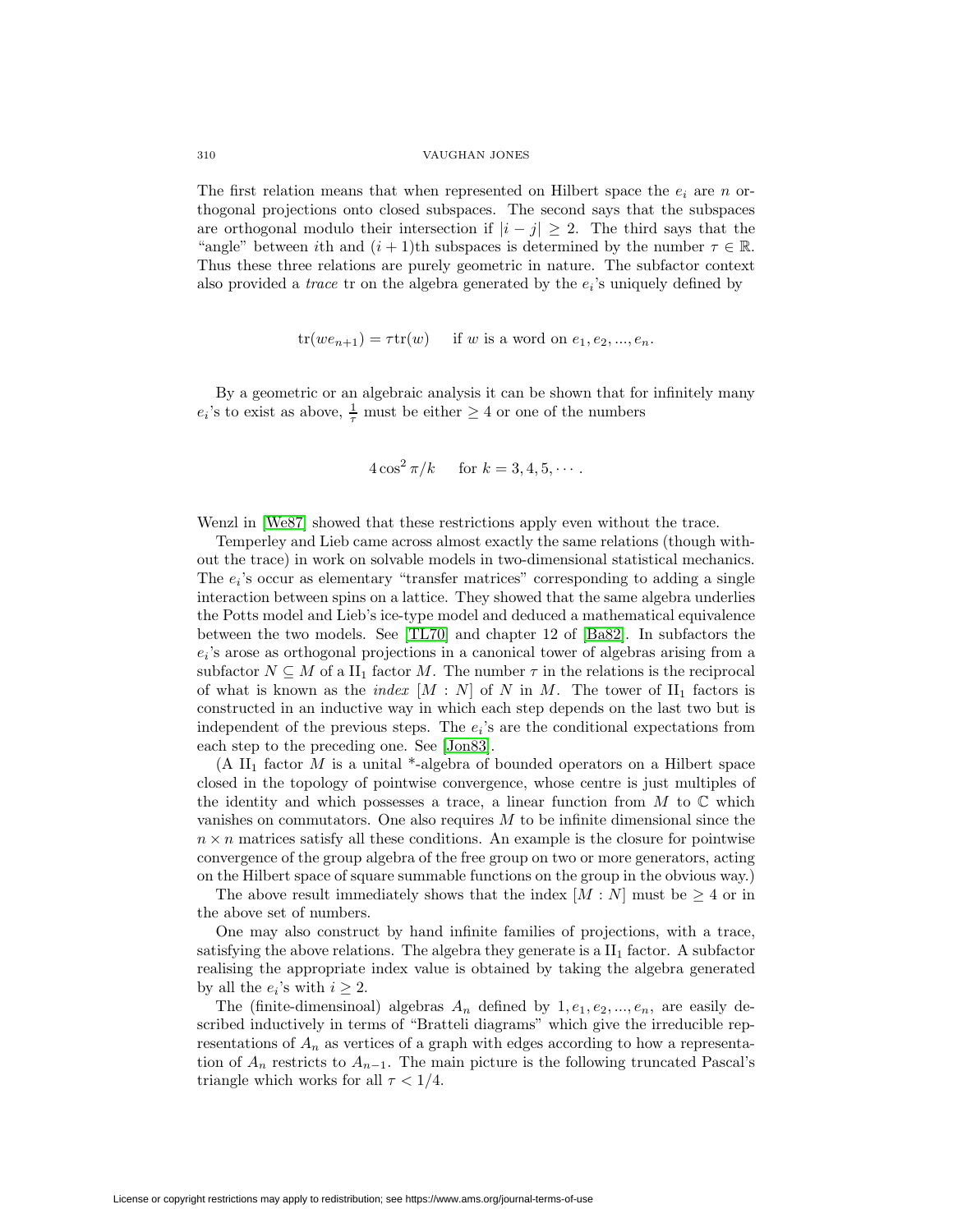

For instance, the 2 and 1 in the third row correspond to a two-dimensional and a one-dimensional irreducible representation of  $A_2$ , the two-dimensional one containing both the one-dimensional irreducible representations of  ${\cal A}_1.$ 

For  $1/\tau = 4\cos^2 \pi/k$ , one further truncates the diagram on the right by removing a "1" and all its descendants. Thus, for instance, for  $1/\tau = 4\cos^2 \pi/7$  one obtains the following.



The first irrational index value,  $4\cos^2 \frac{\pi}{5}$ , gives a Bratteli diagram with just two columns, all the entries being Fibonacci numbers.

The braid group is the group presented on generators  $\sigma_1, \sigma_2, \cdots, \sigma_{n-1}$ , with relations

$$
\sigma_i \sigma_j = \sigma_j \sigma_i, \quad \text{if } |i - j| \ge 2,
$$
  

$$
\sigma_i \sigma_{i+1} \sigma_i = \sigma_{i+1} \sigma_i \sigma_{i+1}, \quad \text{for } 1 \le i < n.
$$

Compare these relations with the  $e_i$  ones above:

$$
e_i e_j = e_j e_i, \quad \text{if } |i - j| \ge 2,
$$
  

$$
e_i e_{i \pm 1} e_i = \tau e_i, \quad \text{for } 1 \le i < n.
$$

To get a representation of the braid group, try sending  $\sigma_i$  to

$$
te_i-(1-e_i).
$$

A simple calculation shows that this works iff  $\tau = \frac{t}{(1+t)^2}$ .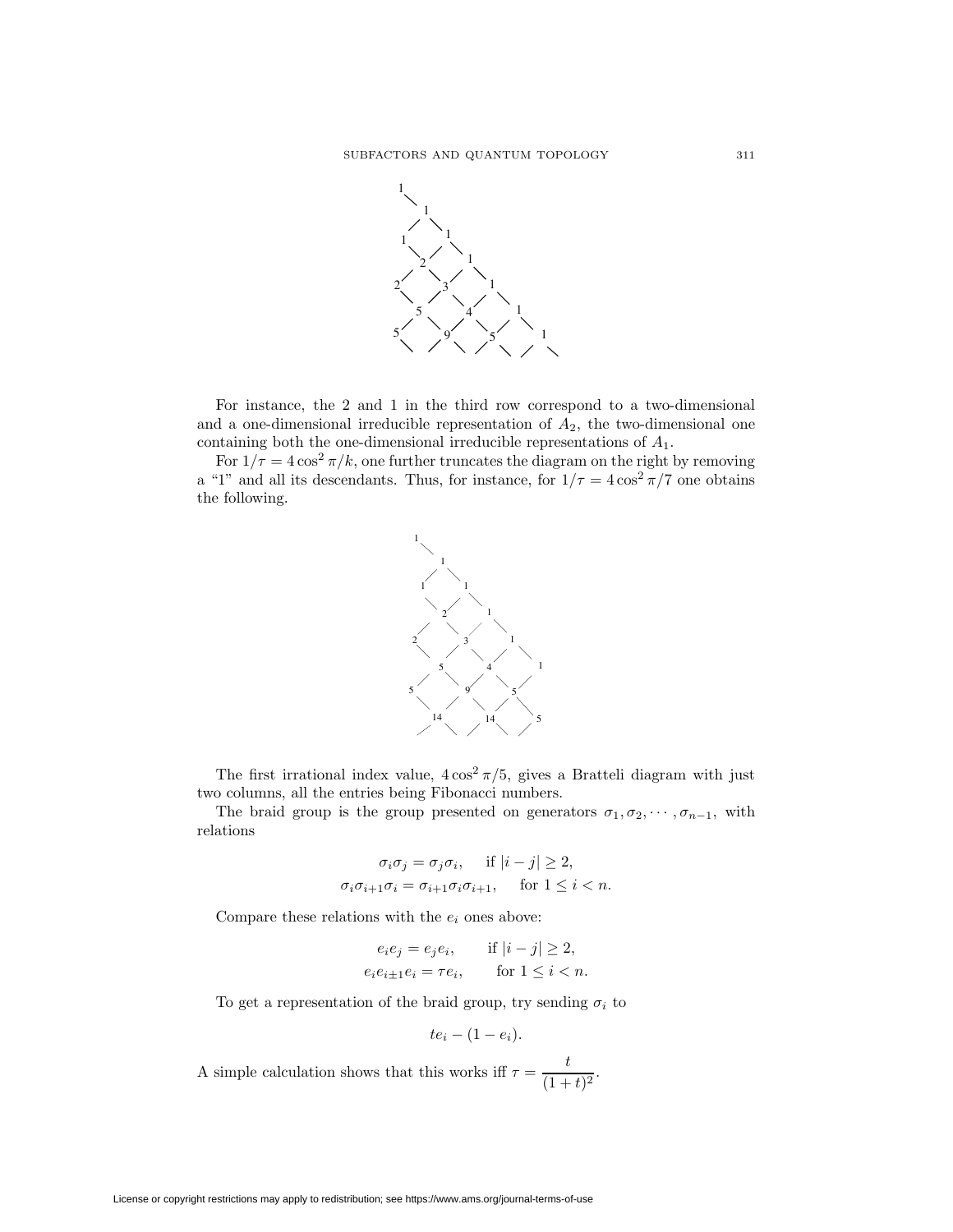Note that if  $e_i$  were diagonalised,  $\sigma_i$  would look look like

$$
\left(\begin{array}{cccc} t & 0 & 0 & & \\ 0 & t & 0 & \cdots & \\ 0 & 0 & t & & \\ \cdots & & & & -1 & 0 \\ 0 & 0 & 0 & -1 \end{array}\right).
$$

(Note:  $0 < \tau \leq 1/4$  means  $0 < t < \infty$ , while  $1/\tau = 4 \cos^2 \pi / k$  means  $t = e^{\pm \frac{2\pi i}{k}}$ .)

So these braid group representations are *manifestly unitary* if  $t = e^{\pm \frac{2\pi i}{k}}$  and not otherwise. Their decomposition into irreducibles and restrictions from  $B_n$  to  $B_{n-1}$ are of course given by the Bratteli diagrams.

The braid group  $B_n$  is also given topologically by isotopy classes of ways of joining points on a given horizontal level to the same points on another level. Thus a picture of a braid in  $B_4$  is as below.



The curves joining the points are called the strings of the braid and they are never allowed to have a horizontal tangent vector. The generators  $\sigma_i$  above are just the braids with all strings vertical except those joining the *i*th and  $(i + 1)$ <sup>th</sup> points which they join with a single crossing in between, with some convention about positivity of crossings. One may take a braid and turn it into a knot (or link in general) by tying the tops to the bottoms as depicted below.



For  $\alpha \in B_n$ , we call  $\overline{\alpha}$  the oriented link so obtained. By a theorem of Alexander any oriented link in  $\mathbb{R}^3$  may be represented in this way.

If  $\alpha$  is represented in the Temperley-Lieb algebra as above, by a theorem of Markov (see [\[Bi75\]](#page-14-1)),

(normalisation)tr( $\alpha$ )

gives an invariant of the knot (or link)  $\overline{\alpha}$ . If the link has an odd number of components it is a Laurent polynomial in t, written  $V_L(t)$  for a link L. If the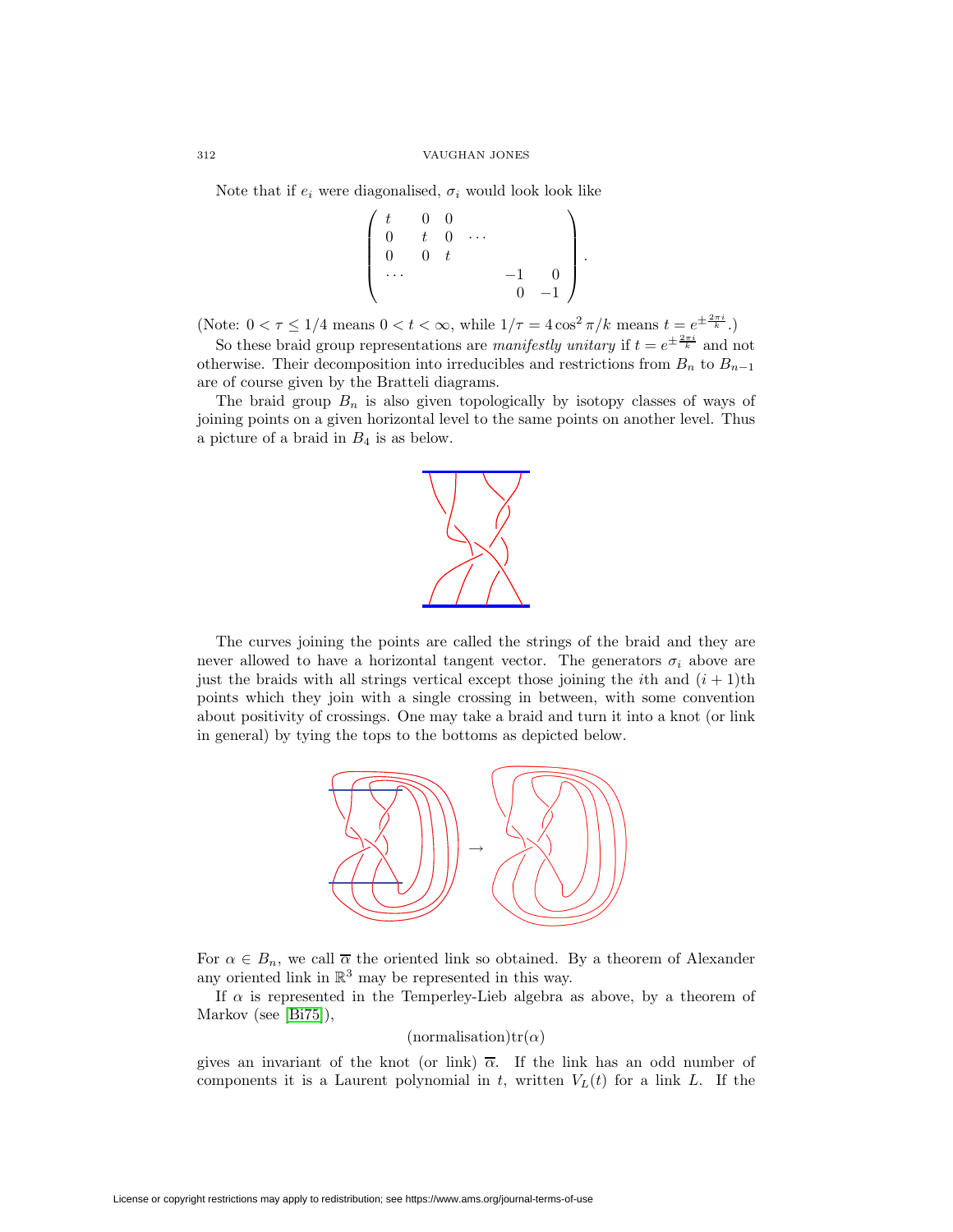number of components is even,  $V_L(t)$  is  $\sqrt{t}$  times a Laurent polynomial in t. For the trefoil knot  $K$  shown below,

$$
V_K(t) = t + t^3 - t^4.
$$



Passing from a knot to its mirror image changes the variable in the polynomial from t to  $1/t$  so this simple polynomial distinguishes between the trefoil and its mirror image.

It is amusing that the key ingredient making the above braid representation–knot invariant work is the compatibility of our trace on the Temperley-Lieb algebra and the changes of braid in Markov's theorem. But the formula defining the trace is also strongly reminiscent of the Markov condition in the theory of Markov chains... different Markov's—both Andrey Andreyevitch—father and son! (Thanks to Garry Tee, University of Auckland, for this information.) The case for naming such a trace a Markov trace is doubly compelling!

This summarises what was known going into the year 1984–1985. Then things moved fast, with most of the action involving MSRI.

# 3. MSRI year 1984–1985

1) The polynomial  $V<sub>L</sub>(t)$  was extended to a two-variable generalisation, the HOMFLYPT polynomial, which also contained the Alexander polynomial (see [\[HOMFLY85\]](#page-15-1)).

2) Several applications including braid index estimates and answers to some questions about Conway's "skein theory" (see [\[FW87\]](#page-15-2), [\[Mor86\]](#page-16-1)).

3) Observation from statistical mechanical models that  $V_L(t)$  is essentially inde-pendent of the orientation of L (see [\[LM86\]](#page-16-2)). These were soon followed by Kauffman's great diagrammatic insights:

a)  $V<sub>L</sub>(t)$  is essentially an unoriented invariant, simply the result of replacing a crossing by no crossing in both ways:



Here the pointed brackets represent the invariant of what is enclosed. It is known as the "Kauffman bracket". Once an orientation is given to the knot, its Kauffman bracket can be easily renormalised to give  $V_L(t)$  with  $t = A^4$ .

b) The Temperley-Lieb algebra can be realised entirely diagrammatically as pictured below.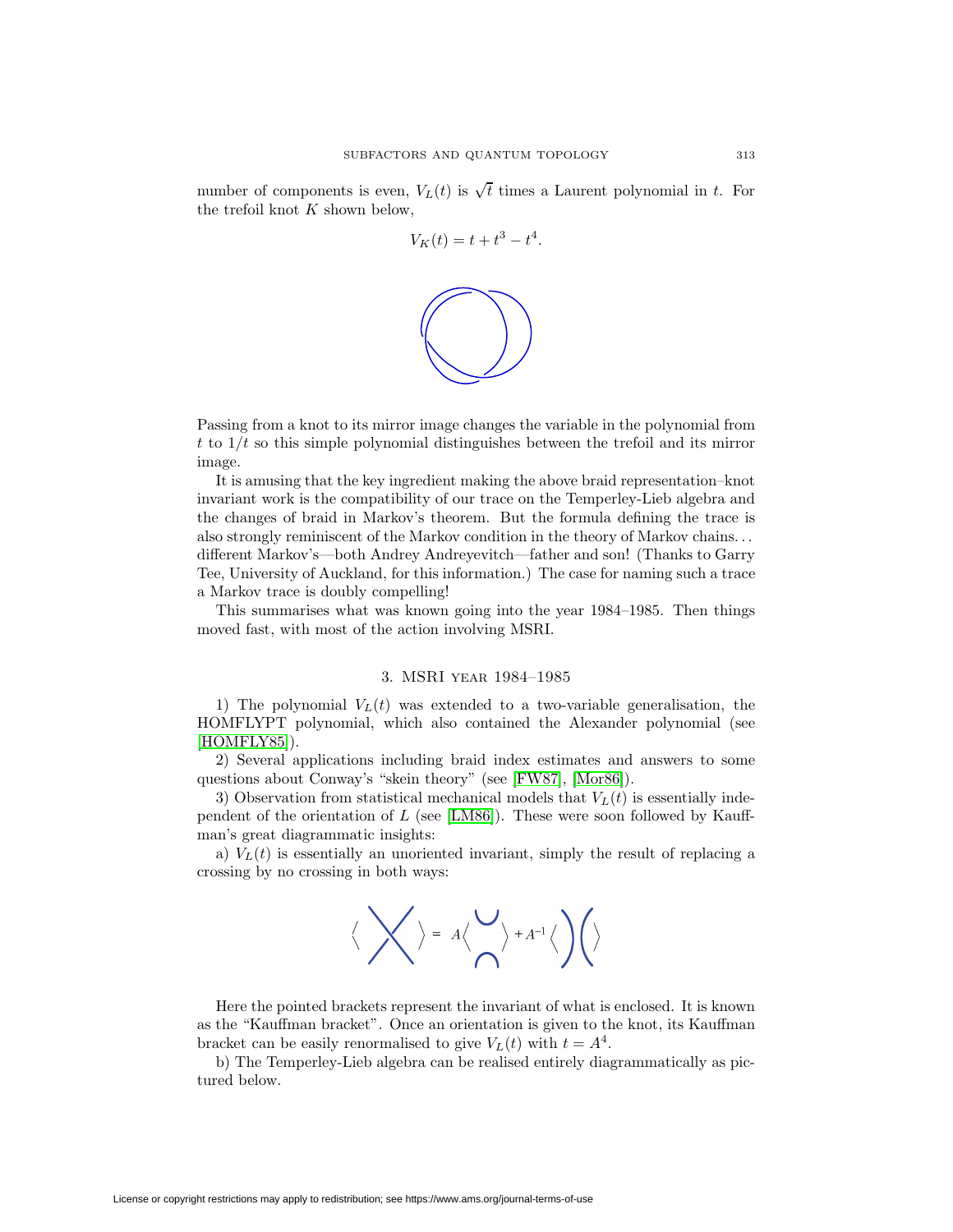

They use braid-like concatenation as multiplication.

Closed loops in the diagrams appear under concatenation and cannot be avoided. But they are simply handled by removing a closed loop at a time and multiplying by a factor  $\delta = -A^2 - A^{-2}$ . In particular the generator  $e_i$  is represented thus.



And in the same breath, Kauffman discovered another two-variable knot polynomial ([\[Kau90\]](#page-15-3)) which is essentially an unoriented link invariant renormalisable just as one goes between the Kauffman bracket and  $V_L(t)$ .

His diagrammatics soon led to the solution of a Tait conjecture about alternating knots; see [\[Kau87\]](#page-15-4), [\[Mur87\]](#page-16-3), [\[Th87\]](#page-16-4). The Tait conjectures were completely solved more recently by Menasco and Thistlethwaite; see [\[MeTh93\]](#page-16-5).

On the subfactor side, progress was made by Ocneanu and Wenzl. Ocneanu's approach to the HOMFLYPT polynomial saw it as coming from the Hecke algebra ([\[Jo87\]](#page-15-5)) and isolated a sequence of one-variable polynomials understood to have something to do with  $SU(n)$ , the polynomial  $V_L(t)$  being the case  $n = 2$ . Ocneanu and Wenzl (see [\[HOMFLY85\]](#page-15-1) and [\[We88\]](#page-17-1)) used the corresponding Hecke algebras to construct new subfactors of indices  $\frac{\sin^2 k\pi/\ell}{\sin^2 \pi/\ell}$  with the case  $SU(2)$  corresponding to the subfactors of index  $4\cos^2 \frac{\pi}{n}$  described above. The Temperley-Lieb algebra in this case is seen as a quotient of the Hecke algebra. This in turn suggested that one consider a sequence of one-variable specialisations of the HOMFLYPT polynomial which should be related to  $SU(n)$  with  $V<sub>L</sub>(t)$  corresponding to  $SU(2)$ . The sense in which  $SU(n)$  appeared was quite clear in the operator algebra context through the work of Baker and Powers ( $[BaPo86]$ ) as the  $II_1$  factor coming from the fixed points of the infinite tensor product action of  $SU(n)$  on the  $n \times n$  matrices.

The *principal graph* of a subfactor emerged, being the graph  $A_n$  for the subfactors constructed from the Temperley-Lieb algebra. It encodes induction-restriction of bimodules between  $N$  and  $M$ . Ocneanu gave a complete classification of subfactors in index  $\lt 4$  by Coxeter graphs of types  $A_n$ ,  $D_{2n}$ ,  $E_6$ , and  $E_8$  and showed that the graphs  $D_{2n+1}$  and  $E_7$  do not occur as principal graphs.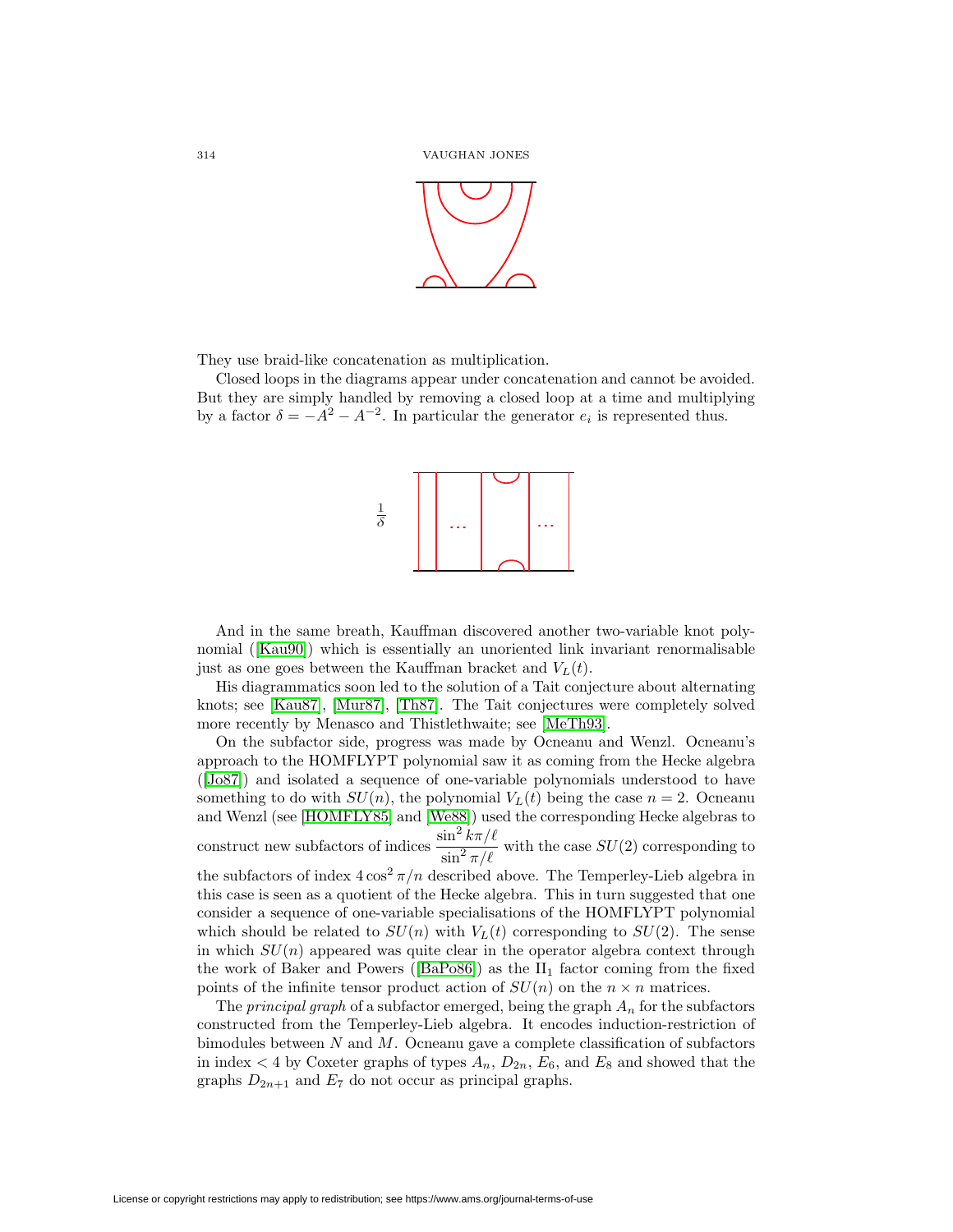To see the principal graph arising, look again at these Bratelli graphs.



The diagonal chain of 1's is the principal graph for this factor—the Coxeter graph  $A_6.$ 

Wassermann considered the full Baker-Powers example for any compact group and privileged unitary representation, and he identified the principal graph from the representation theory—the vertices are all the irreducible representations and the edges occur according to multiplicity of containment of 1 in the tensor product with the privileged representation. The special case of closed subgroups of  $SU(2)$ realising the extended Coxeter graphs appeared in [\[GHJ89\]](#page-15-6).

This completes a summary of what happened during the MSRI period 1984–1985 in this area. There was much continuing activity, but the following aspects were unsatisfactory:

i) A "context" was needed for subfactors.

The constructions were all somewhat ad hoc and combinatorial. One would have liked to see the subfactors arising somehow in some other part of operator algebras, especially unitary group representations.

ii) A topological interpretation was needed for  $V_L(t)$  and the other polynomials.

Conway's skein theory could be adapted to give a genuinely three-dimensional development of all the polynomials but, like the subfactor picture at this time, it was ultimately combinatorial and there was little contact with the rest of lowdimensional topology.

### 4. 1985–1988

For the work we are considering, this year was one of consolidation and organisation. Probably the most notable unifying influence was the theory of quantum groups developed by Jimbo, Woronowicz, and Drinfeld. Quantum groups are noncommutative non-cocommutative Hopf algebras. The tensor product on representations is thus non-commutative, but one requires a commutativity up to isomorphism. It is the intertwiners implementing this weak commutatitivity that contain the rich structural and numerical data—enough to provide lots of new inputs into the Baxter method of solving two-dimensional statistical mechanical models ([\[Ba82\]](#page-14-0)). The three mathematicians above obtained examples of such Hopf algebras as deformations of the enveloping algebras of semisimple Lie algebras. I do not wish to go into the theory any more here, as much has been said and written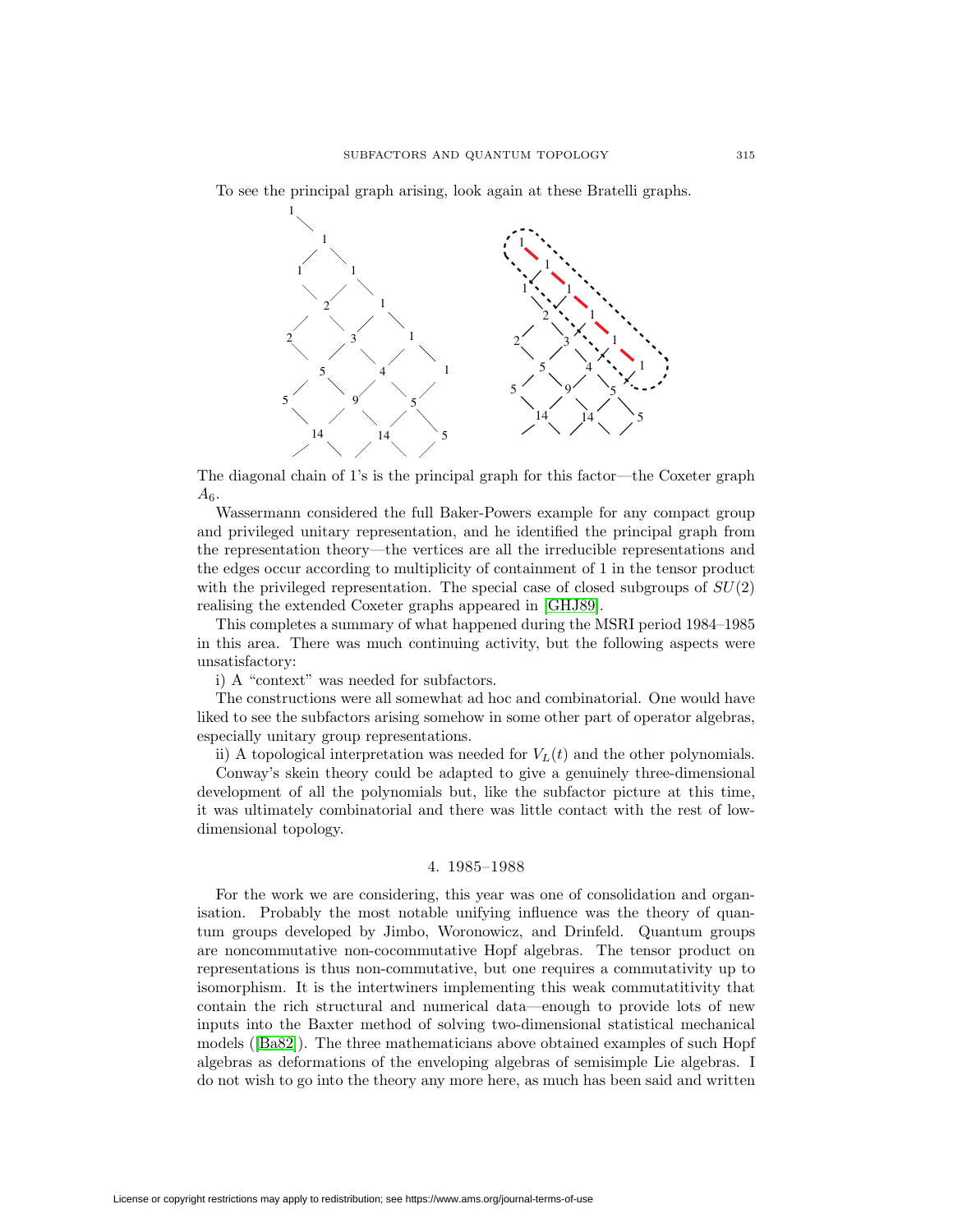about quantum groups. (For a look at these developments from the point of view of subfactors, see [\[Jo07\]](#page-15-7).) Suffice it to say that the following picture emerged.

To every irreducible finite-dimensional representation of a simple Lie group/algebra there is

1) A one-parameter family of subfactors. (Sawin [\[Saw95\]](#page-16-6))

2) A knot polynomial with direct statistical mechanical sum formula (Rosso [\[Ro88\]](#page-16-7)). For links one can put representations on individual components.

3) A braid group representation with Markov trace.

The values of the deformation parameter " $q$ " of most interest are the *n*th roots of unity, especially those closest to 1. They are a bit tricky to handle in the quantum group picture as the deformation parameter is no longer a formal variable and semisimplicity is lost. But in the subfactor picture, these roots of unity are singled out by the positivity condition of the trace/inner product, which also takes out all the non-semisimple clutter. (See [\[We98\]](#page-17-2) and [\[Xu98\]](#page-17-3) for the complete picture.)

The HOMFLYPT two-variable polynomial is related to  $sl(n)$  in its identity representation—for each  $n$  the corresponding polynomial is a specialisation of HOM-FLYPT and put together they determine it. The Kauffman two-variable polynomial is related to the orthogonal and symplectic algebras in the same way.

To jump ahead into the 1990s, it was in the subfactor arena that enduring "sporadic" objects were discovered by Haagerup (and Haagerup and Asaeda, see [\[HaAs99\]](#page-14-3)) of index  $\frac{5+\sqrt{13}}{2}$  and principal graphs are illustrated here.



These objects remain "exotic" creatures in the zoo, untouched by quantum groups or any non–von Neumann algebra approach.

During this period 1985–1988, another subject closely related to quantum groups made its presence felt, and that was conformal field theory.

The foundational paper is that of Belavin-Polyakov-Zamolodchikov (see [\[BPZ80\]](#page-14-4)) and a central example is the treatment of Wess-Zumino-Witten theory in [\[KZ84\]](#page-15-8). But for those with less physics background, the paper by Tsuchiya and Kanie [\[TK88\]](#page-16-8) was influential. In it they obtained the braid group representations (at roots of unity) that we have discussed, as monodromy for the  $n$ -point functions in [\[KZ84\]](#page-15-8). This led to the strong suspicion that both subfactors and the knot polynomials were intimately related to conformal field theory.

In an even more murky connection at the time, Fredenhagen, Rehren, and Schroer ([\[FRS89\]](#page-15-9)) and Longo ([\[Lo89\]](#page-16-9)), suggested that braid groups and subfactors should crop up in general low-dimensional quantum field theory (QFT), in the Haag-Kastler algebraic QFT framework following Doplicher, Haag, and Roberts ([\[DHR74\]](#page-14-5) and [\[DHR71\]](#page-14-6)). In this approach to QFT one supposes that to suitable regions of space-time there are von Neumann algebras of observables "localised" in the regions. These algebras are subject to certain general axioms, perhaps the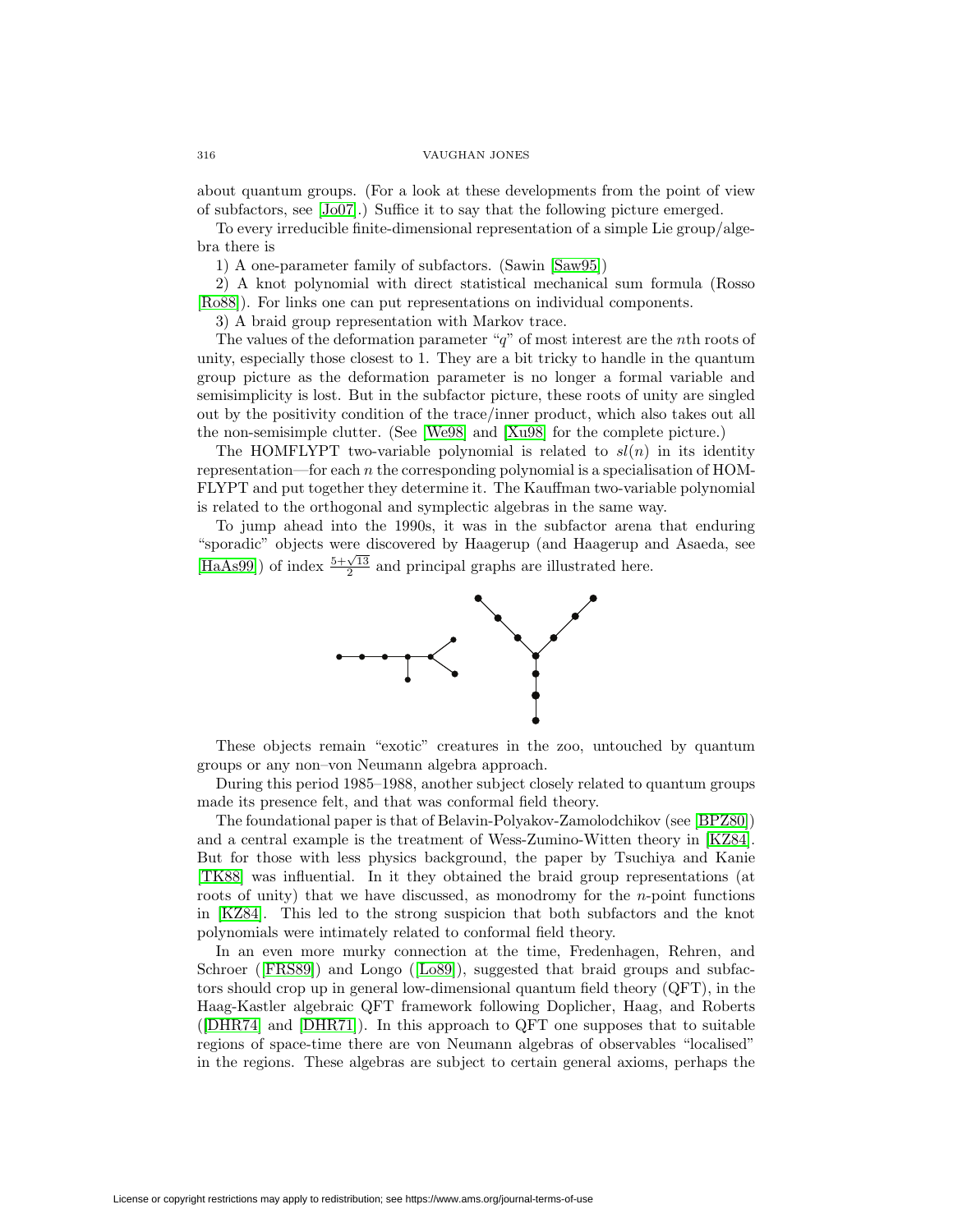most important of which is that observables localised in regions of space-time which cannot be connected by a message going at less than the speed of light have to commute. It is remarkable how much structure can be obtained from this axiomatic approach. See for instance the book by Haag [\[Ha96\]](#page-15-10).

The idea of Doplicher, Haag, and Roberts was to investigate "statistics" of quantum fields by examining how they behave when their support regions are interchanged. This led to representations of the symmetric group and proper endomorphisms of von Neumann algebras. Fredenhagen, Rehren, Schroer, and Longo proposed that in lower dimensions the braid group would replace the symmetric group and the endomorphisms should be ones onto the subfactors we have discussed above.

# 5. 1988, Atiyah, Segal, Witten

Segal had proposed a penetrating system of axioms for conformal field theory based on a cobordism idea, and Atiyah and Witten developed a version which should work in a purely topological situation where the Segal theory required a complex structure. The two theories, conformal and topological, were closely related in that the gross structure of a conformal field theory provides a topological quantum field theory in dimension three. I do not want to go into all this here as a lot has been said and written about TQFT. But at least it has to be said that an extraordinary formal expression of this theory was obtained by Witten [\[Wt89\]](#page-17-4) giving an interpretation of  $V_L(t)$ , at  $t = e^{2\pi i/k}$ , as a functional integral in a  $(2 + 1)$ -dimensional gauge theory, gauge group  $SU(2)$  (as expected), with Chern-Simons action, the knot invariant being the expected value of the trace of the monodromy along the components of the link which now became known as "Wilson loops".

Here is Witten's formula in all its glory:

$$
V_L(e^{2\pi i/(\ell+2)}) = \int D\mathfrak{A} \exp\left(\frac{i\ell}{4\pi} \int_{S^3} \text{Tr}(A \wedge dA + \frac{2}{3}A \wedge A \wedge A)\right)W,
$$

where the integral is over all Lie algebra valued 1-forms modulo gauge transformations and W is the product of the traces of parallel transport using A along each of the components of the link, each one being assigned the two-dimensional representation of  $SU(2)$ .

The functional integral in the above formula may or may not exist but it is the role of TQFT to provide a context for such a beast. Replacing  $S<sup>3</sup>$  in Witten's formula by any 3-manifold gives an invariant of a link in that manifold—why not? To the unbeliever, the formula itself could be taken as mumbo-jumbo, but the TQFT reading of it provided real pay dirt in the form of an explicit formula for the extension of  $V_L(t)$  to links in an arbitrary 3-manifold via surgery on links or Heegard splitting! These formulae were completely verified by Reshetikhin and Turaev in [\[RT91\]](#page-16-10) so that the unbeliever had no way to doubt that Witten's formula had meaning. The more so because Witten attacked the formula by the muchused perturbative methods of quantum field theory to obtain another approach intimately linked to the Vassiliev theory we shall mention briefly below. Also, building on work of Lickorish ([\[Li97\]](#page-16-11)), Blanchet, Habegger, Masbaum, and Vogel in [\[BHMV92\]](#page-14-7) developed all the ingredients of a TQFT (vector spaces for surfaces, vectors in those spaces when the surface bounds a 3-manifold ...) in a hands-on way simply by considering systems of links in 3-manifolds with boundary subject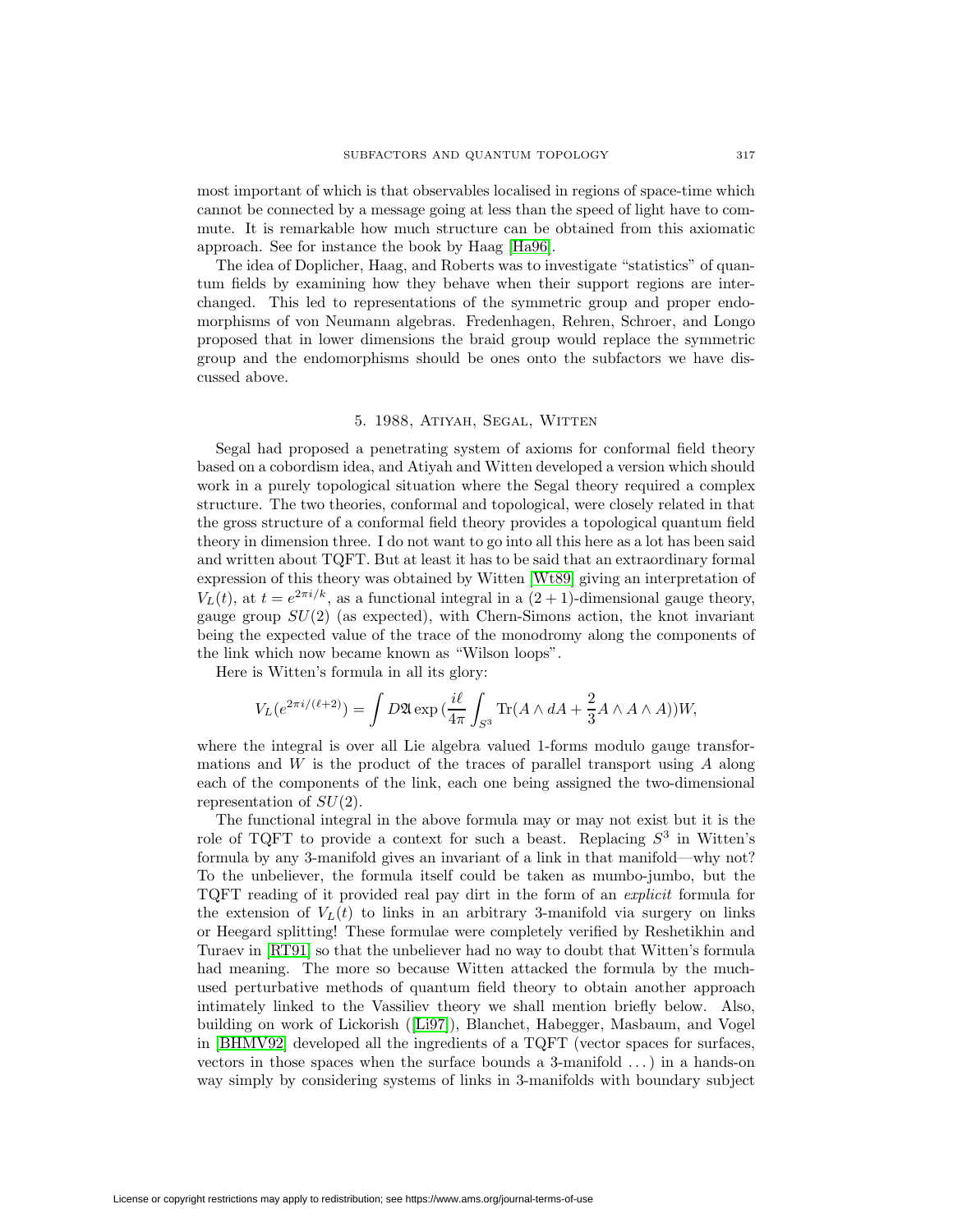to the Kauffman bracket relation and a root of unity condition (which, remember, came straight from the subfactor analysis of the Temperley-Lieb algebra).

A slightly simpler version of the TQFT framework was applied by Turaev and Viro [\[TV92\]](#page-16-12) and Ocneanu [\[Oc87\]](#page-16-13) to obtain 3-manifold invariants from general categorical data as provided, for instance, by a subfactor—where the required positiviity was built in. Thus, to every subfactor with a finite principal graph (such as those of Haagerup and Haagerup-Asaeda) there is a TQFT. The meaning of these theories remains somewhat obscure in general, though they can give classical invariants like enumerating representations of the fundamental group of the manifold. Taking the abstraction one level further, Calegari, Freedman, and Walker in [\[CFW08\]](#page-14-8) have shown that TQFTs are powerful enough to separate 3-manifolds, though in dimension 4 there are counterexamples to such an approach.

# 6. MSRI meeting January 1989 and the work of Wassermann

In January 1989 there was a workshop at MSRI which brought together many of the key actors in the above stories, for instance Atiyah, Bott, Witten, Jimbo, Miwa, Kauffman, Faddeev, Wassermann... . This meeting greatly clarified the situation, and those of us who had felt out of the loop finally got over the feeling that the Russians and the Japanese knew something that we didn't. As a direct result of this meeting, the subfactor side of the picture finally opened up. Wassermann and I were struggling to interpret the  $e_i$  subfactors as fixed-point algebras in the spirit of Baker-Powers but in the context of conformal field theory where loop groups replaced compact groups as clearly suggested by Pressley and Segal in [\[PS86\]](#page-16-14). After many false leads we came up with a conjecture in the theory of loop group representations only to realise that it was entirely in the spirit of Fredenhagen, Rehren, and Schroer with endomorphisms, braid groups and all! The conjecture was proved completely by Wassermann in the more general  $SU(n)$  case; see [\[Wa98\]](#page-16-15). Here is the result for  $SU(2)$ . I give some detail as not enough has been said or written about this beautiful theory.

The loop group  $LSU(2)$  is the group of all  $C^{\infty}$  maps (loops) from the circle  $S^1$  to the compact simply connected group  $SU(2)$ . (A first shot at the Lie algebra of this group would be functions to the Lie algebra of  $SU(2)$  which are polynomials in the circle variable  $z$ .)  $LSU(2)$  has a beautiful family of irreducible infinite-dimensional unitary projective representations which are characterised by the fact that they extend to the obvious semidirect product of  $LSU(2)$  and  $S<sup>1</sup>$  in such a way that the Fourier decomposition of the representation has only positive Fourier modes ("positivity of the energy"). This "discrete series" of representations is parametrised by two discrete variables: (i) the "level"  $\ell$  which determines the central extension of  $LSU(2)$  implicated in the projective representation; and (ii) the "spin" j, the usual half-integer used to parametrise the irreducible representations of  $SU(2)$ , which occur as the fixed points for the action of  $S^1$  on the Hilbert space.

(On the Lie algebra level the extensions to the semidirect product with  $S^1$ , and the central extension required to handle projective representations, define precisely the affine Kac-Moody Lie algebra corresponding to  $sl(2)$ .)

It is of considerable importance that for a given  $\ell$ , only finitely many values of j arise, in fact  $2j \leq l$ . This means that for fixed  $\ell$  the spins could be thought of as the vertices of a Coxeter graph  $A_{\ell+2}$ , hinting at a connection with the principal graph of a subfactor.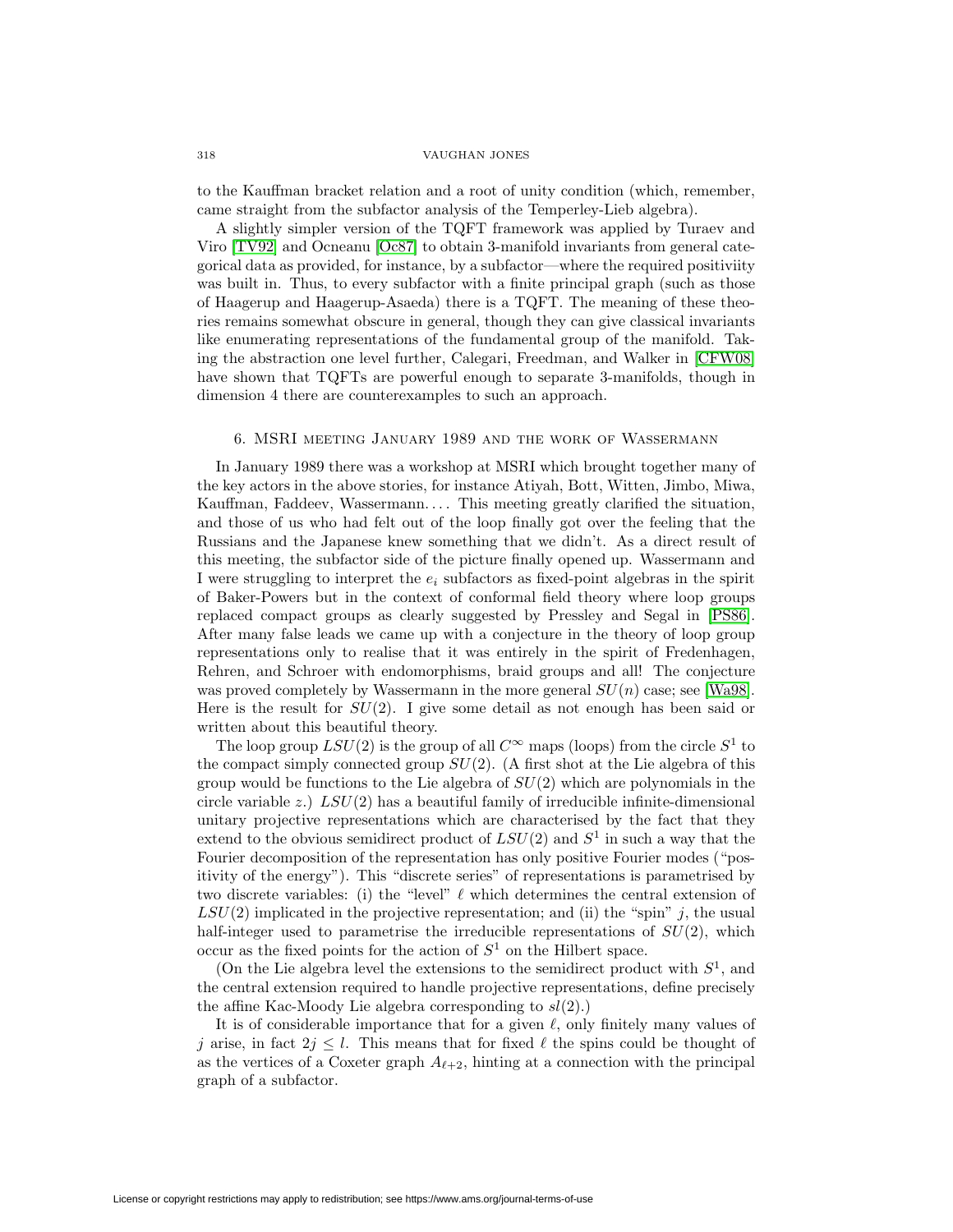If one takes a closed interval I on the circle, let  $I<sup>c</sup>$  denote the closed interval which is the closure of the complement of I and let  $L_I$  be the subgroup of loops which are the identity on  $I^c$ . If  $\pi$  on  $\mathfrak{H}_j$  is one of the discrete series representations above,  $\pi(L_I)$  and  $\pi(L_I)$  commute with each other. (Because  $\pi$  is projective this is not obvious—this is where simple connectedness comes in.) If one can show that the von Neumann algbera  $L_I''$  generated by  $\pi(L_I)$  is a factor, then we have a subfactor

$$
\pi(L_I)''\subseteq \pi(L_{I^c})'
$$

(as always in von Neumann algberas  $\prime$  denotes the commutant of a set of operators).

Wassermann showed that as  $\ell$  and j vary, these subfactors realise the values  $\sin^2 y\pi/(\ell+2)$ 

 $\frac{\sin^2 \frac{\pi}{\pi}}{\sin^2 \frac{\pi}{\ell+2}}$ , and much more; see [\[Wa98\]](#page-16-15).

To be able to get started, it is crucial that the representations involved be manifestly unitary. For this the well-developed theory of representations of C∗-algebras is available. One begins with the simple-minded unitary repsentation of  $LSU(2)$  on  $L(S^1) \otimes V_j$ ,  $V_j$  being the spin j representation of  $SU(2)$ . One then applies fermionic second quantisation—LSU(2) acts functorially on the C<sup>∗</sup>-algebra of the canonical anticommutation relations for this Hilbert space. This algebra has an irreducible representation constructed from the "quasi-free" state with covariance operator being the projection  $P$  onto holomorphic functions. A loop group element preserves the equivalence class of this representation of the CAR algebra iff its commutator with  $P$  is Hilbert-Schmidt. Thus we get a unitary projective representation of all loops with this commutator property which turns out to be a "half-differentiability" property. All the discrete series representations can be found in these ones and their tensor powers.

The most difficult technical part of the proof is simply to prove finite index of the subfactor. Wassermann achieves this by using the Connes tensor product of Hilbert spaces over von Neumann algebras ([\[Co94\]](#page-14-9)) to construct what is known as the "fusion" of two discrete series representations of  $LSU(2)$  to produce another of the same level. One shows that all representations with fixed level are unitarily equivalent upon restriction to an  $L_I$ . By identifying I of one representation with *I*<sup>c</sup> of another, one may form the Connes tensor product  $\mathfrak{H}_{j_1} \otimes_{\{L_1\}^{\prime\prime}} \mathfrak{H}_{j_2}$  which inherits a bimodule structure over  ${L_I}'' - {L_{Ic}}''$ . One shows that this bimodule structure is in fact the restriction of and action of all of  $LSU(2)$  to obtain the fused representation.

To do this extension to  $LSU(2)$ , Wassermann observed that the definition of the Connes tensor product actually uses the four-point functions of conformal field theory and identifies the  ${L_I}$ <sup>u</sup> – ${L_{Ic}}$ <sup>u</sup> bimodule using the Kniznik-Zamolodchikov equation!

The connection with quantum field theory is as follows. The circle  $S_1$  is a onedimensional space-time and the algebras  $\pi(L_I)''$  are the algebras of observables localised in the interval I. Two intervals are causally separated if they are disjoint. So in fact this is an instance of the Fredenhagen-Rehren-Schroer theory, with braiding and endomorphisms as predicted!

# 7. Some more recent developments

We record some bullet points among many developments in these areas beyond what we have discussed above.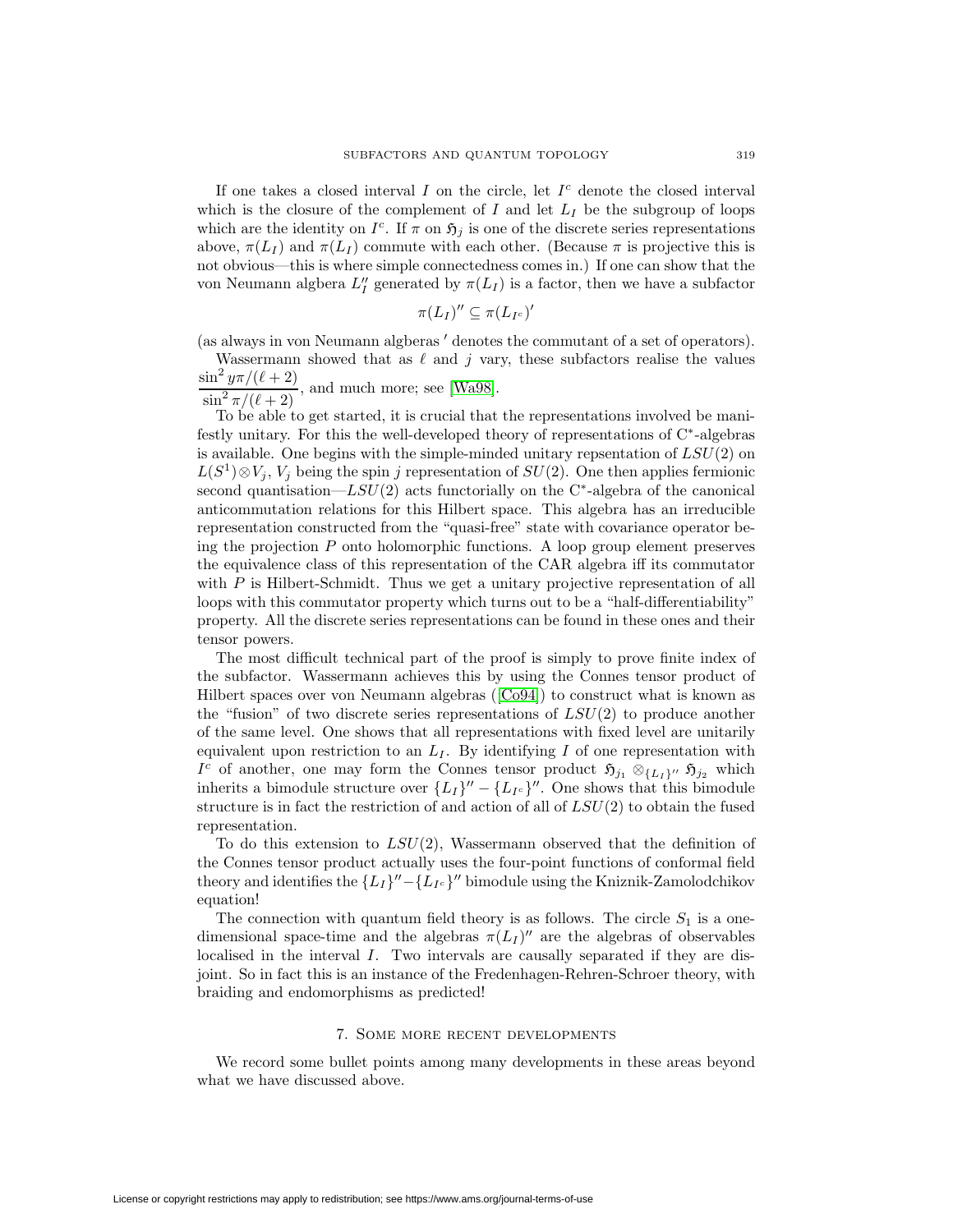• Turning again to topology, a new ingredient entered the game in the early 1990's—Vassiliev theory. Thinking of knots as smooth functions from  $S^1$  to  $\mathbb{R}^3$ , in [\[Va95\]](#page-16-16), Vassiliev began the study of the algebraic topology of this space and obtained new knot invariants. Birman and Lin furthered this study and the concept of a "finite type invariant" emerged; see [\[BL93\]](#page-14-10). The idea is to extend any additive knot invariant Inv to an invariant of immersed curves with at worst double point singularities by locally setting



Then  $Inv$  is of finite type n if it vanishes on immersed curves with n double points.

The knot polynomials are a source of finite-type invariants but it was shown by Vogel in [\[Vo01\]](#page-16-17) that there are others. Kontsevich discovered a beautiful general integral formula for finite-type invariants, thinking of them more as a perturbative expansion of a functional integral; see [\[Kon93\]](#page-15-11).

Bar-Natan put everything together in a stunningly comprehensible paper [\[BN95\]](#page-14-11) which made the whole theory broadly accessible and showed that one could construct knot invariants by studying "chord diagrams" modulo certain linear relations.

All this has to a certain extent been extended to knots and links in arbitrary 3-manifolds, though I believe that, beyond homology 3-spheres, things remain a little murky.

• Another major problem in this area is to understand how the Witten-Reshetikhin-Turaev invariant depends on the root of unity. In the best of all worlds, there would be a holomorphic function of  $q$  of which it is the boundary value, but this appears to be too naive. Recent progress has been made by Garoufalidis [\[Ga07\]](#page-15-12).

There are various conjectures concerning the asymptotic behaviour of the Witten-Reshetikhin-Turaev invariants and how they relate to other geometric or topological invariants. Let me mention Kashaev's volume conjecture (just for knots); see [\[Kash96\]](#page-15-13). If K is a knot with hyperbolic complement, one looks at

# $V_{SU_2}$ , k dimensional representation  $(e^{\pi i/k})$

(the value of t is the value for which the invariant of an unknot is zero (!)). Then as  $k \to \infty$ , the asymptotic growth of this number is controlled by the hyperbolic volume. The result is known for some small knots by explicit computations. The experts are not entirely in agreement as to how it should be true.

• The question of linearity of the braid group was settled by Bigelow and Krammer ([\[Bi01\]](#page-14-12), [\[Kr02\]](#page-15-14)) by showing that the braid group representation associated with the two-variable Kauffman polynomial is faithful. It remains open whether the representation in the Temperley-Lieb algebra is faithful (for generic values of the parameter).

• A more recent development has been *Khovanov homology* ([\[Khov00\]](#page-15-15)). This uses the basic Kauffman resolution  $\chi \rightarrow \chi$  +  $\to$  of a crossing but "categorifies" it in that the basic invariant associated to a link is a graded complex and the relation between the complexes at a crossing is an exact sequence between the three complexes. The invariant ends up, at least in the hands of Bar-Natan, being a complex up to homotopy equivalence. The Euler characteristic of the complex is  $V_L(t)$ . Bar-Natan's version is highly calculable by a "planar algebra" approach.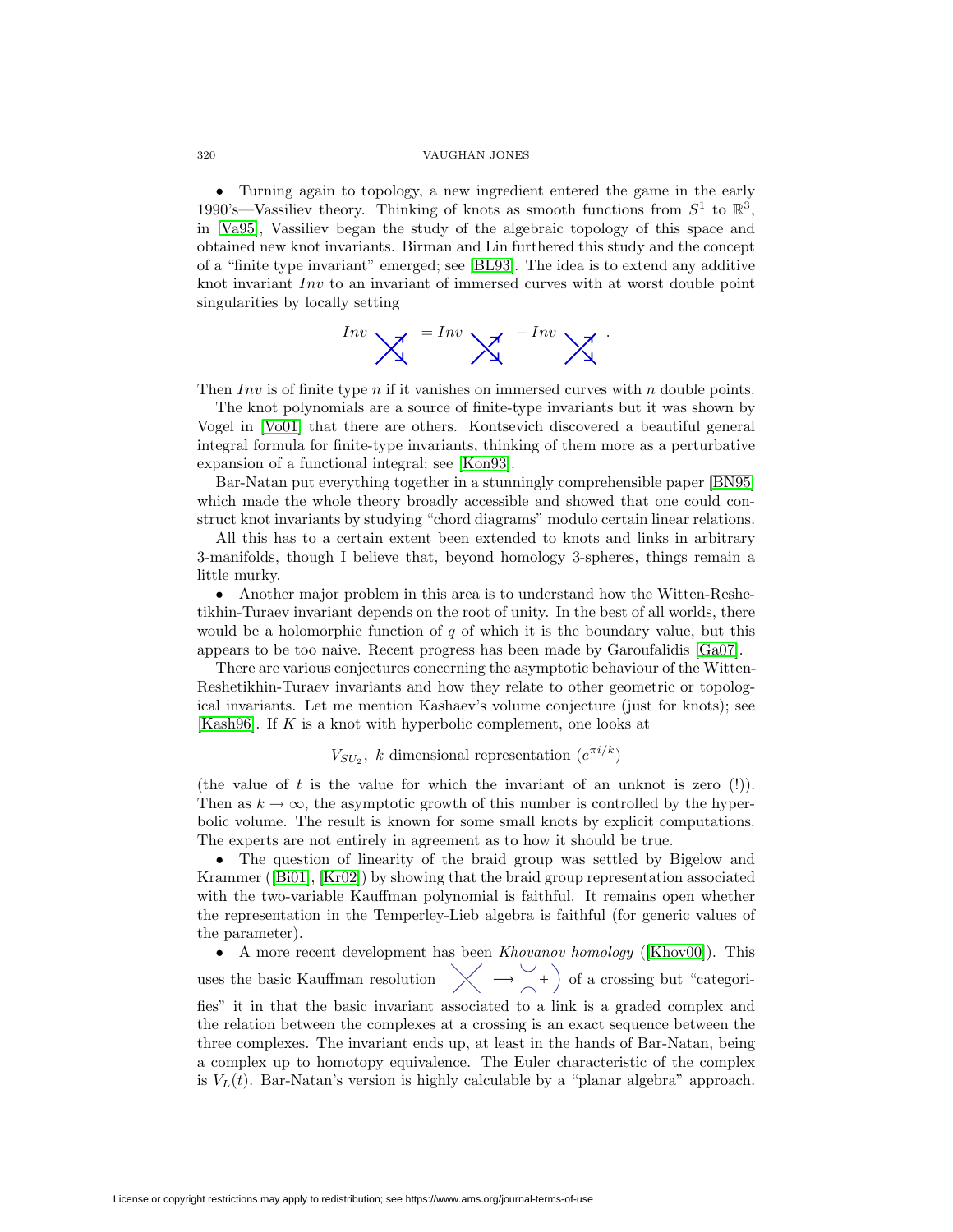Khovanov and others have extended categorification to many other knot invariants and beyond. It is strictly more powerful than the corresponding Euler characteristic polynomials, and it looks like it is the arena for connections with gauge theory, e.g. Floer homology; see [\[Ras05\]](#page-16-18).

What about subfactors?

The 1990's saw deep classification results by Sorin Popa who showed that in "amenable" cases (both the factor, the subfactor, and the principal graph), the subfactor is completely classified by what is known as the "standard invariant" (an enrichment of the principal graphs containing not just the bimodules and their tensor powers but intertwiners between them). These results extend Connes' breakthrough results from the 1970's classifying automorphisms and group actions  $([Po94], [Co75]).$  $([Po94], [Co75]).$  $([Po94], [Co75]).$  $([Po94], [Co75]).$  $([Po94], [Co75]).$ 

The subfactors of index  $\lt 4$  have the Coxeter graphs A-D-E as principal graphs and can be thought of as some kind of quantum truncation of the finite subgroups of SU(2). Zuber et al. found some analogues of such behaviour for finite subgroups of  $SU(3)$ ; see [\[DFZ90\]](#page-15-16). Ocneanu gave complete results for  $SU(3)$  and higher in [\[Oc00\]](#page-16-20). This gives a rich family of subfactors with finite principal graphs, falling into several series and exceptional cases.

Bisch and I investigated the implications of the existence of an intermediate subfactor and discovered a Temperley-Lieb generalisation called the Fuss-Catalan algebra; see [\[BiJo97\]](#page-14-14). It was used to give statistical mechanical models in [\[diF98\]](#page-15-17) but seems to have nothing to do with knot theory. Severe restrictions on the positions of more than just one intermediate subfactor were discovered in [\[GrJ07\]](#page-15-18).

I spent many years with some but little success in an attempt to use subfactors to provide information on a large variety of combinatorial objects. Things like Latin squares and Hadamard matrices can be used to construct subfactors and the hope still is that the subfactor invariants—the standard invariant referred to above—can be exploited to say something about the combinatorial object (which may or may not possess ordinary group symmetry). The stumbling block is computational—for instance, how do you compute the principal graph? If one only wants information near the beginning of the principal graph there is no problem, but the computational complexity of the calculation seems to grow exponentially the further out one goes. Even the first couple of relative commutants did give some interesting information; see [\[BBJ97\]](#page-14-15). This program may eventually prove fruitful, but one thing it did lead to was the development of planar algebras which provided a very convenient axiomatisation of the standard invariant of a subfactor and a useful technique for analysing their structure. It is similar in spirit to Conway's "skein theory".

• Planar algebra is based on the notion of a planar tangle. Here is an example:

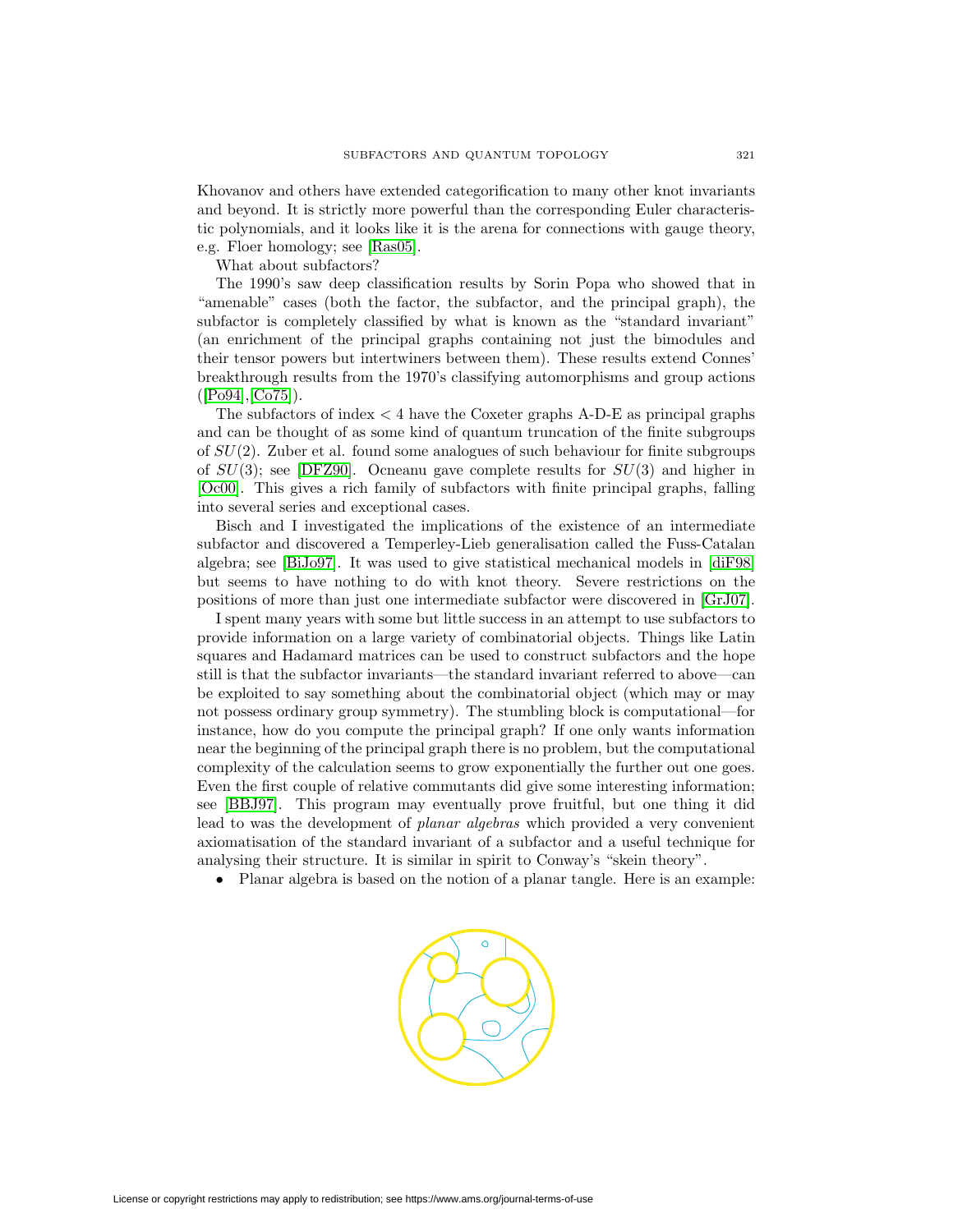The idea is that a planar algebra is a (graded) vector space  $P_n$  whose elements may be used as "inputs" of any planar tangle, which responds with an output. It is a theorem ([\[Jon99\]](#page-15-19)) that the standard invariant of a subfactor is a planar algebra. So given  $A, B, C$  in the standard invariant (i.e. each one in  $P_n$  for some n which may differ for  $A, B$  and  $C$ ) in this case in  $P_2, P_3$ , and  $P_2$ , respectively, the picture



represents another element of the standard invariant (in this case in  $P_3$ ). As another example the tangle below gives an associative algebra structure  $AB$  on each  $P_n$  ( $P_4$ ) in the example):



Given a planar algebra there is a well-known way to (try to) construct a factor and subfactor whose standard invariant is the given planar algebra. One uses the above algebra structure on each  $P_n$ , embeds them unitally one in the next, and takes a completion of the union. It works well in the "finite depth" case (where the dimension-generating function for the  $P_n$ 's is rational), but not in general. Popa in [\[Po95\]](#page-16-21) gave another construction which works in general but produces a rather different kind of  $II_1$  factor. In a recent interaction with random matrices and Voiculescu's free probability, an alternative to Popa's construction was found involving a graded product on the planar algebra; see [\[GJS07\]](#page-15-20).

• Finally, we mention the approach of Freedman et al. to building a quantum computer ([\[FKLW03\]](#page-15-21)). The main technical difficulty with the usual qubit approach is to get a large enough system of quantum bits—be they electrons, protons, ions, or whatever—to interact strongly with each other and not the environment for the duration of the calculation. The idea is to overcome this problem (and some error-correcting difficulties) by spreading the calculation out in a two-dimensional quantum fluid and replacing qubits by quasi-particles. Since the system is twodimensional, interchanging the quasi-particles will be governed by a unitary braid group representation, most likely at first one of the ones we have discussed as they are the simplest. By observing the evolution of an appropriate braid, one may do a computation, and in [\[FKLW03\]](#page-15-21) it is shown that, if the braid group representation is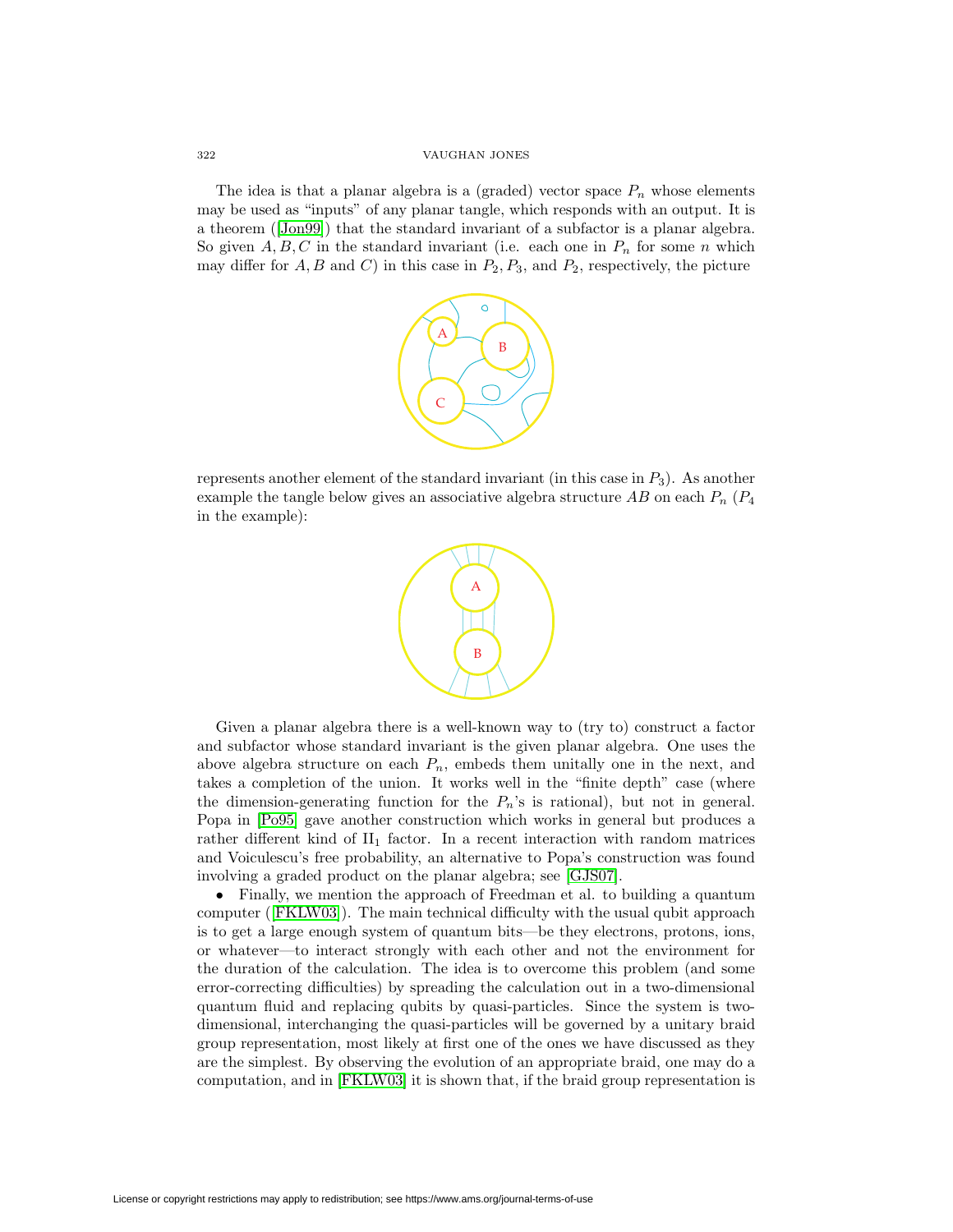the one we have described for an index  $4\cos^2 \frac{\pi}{5}$  subfactor, any computation that could be done by any other quantum computer could be done using such a quantum fluid. It is a fascinating question simply in physics to know if such "non-abelian anyonic" quantum systems exist. If they do, they will surely be observed first at extremely low temperatures.

In spite of all the progress in and around TQFT one basic question remains as open today as it was in 1984: is there a knot K with  $V_K(t) = 1$ ?

Note though that the problem for links with more than one component was solved by Thistlethwaite in [\[Th01\]](#page-16-22); see also [\[EKT03\]](#page-15-22).

## About the author

Vaughan Jones is a professor at the University of California at Berkeley. Among his many honors and awards are the Fields Medal (1990), Fellow of the Royal Society, and Member of the National Academy of Sciences.

# **REFERENCES**

<span id="page-14-15"></span><span id="page-14-14"></span><span id="page-14-13"></span><span id="page-14-12"></span><span id="page-14-11"></span><span id="page-14-10"></span><span id="page-14-9"></span><span id="page-14-8"></span><span id="page-14-7"></span><span id="page-14-6"></span><span id="page-14-5"></span><span id="page-14-4"></span><span id="page-14-3"></span><span id="page-14-2"></span><span id="page-14-1"></span><span id="page-14-0"></span>

| [HaAs99] | M. Asaeda, U. Haagerup, Exotic subfactors of finite depth with Jones indices<br>$(5+\sqrt{13})/2$ and $(5+\sqrt{17})/2$ , Comm. Math. Phys. 202 (1999), 1–63. MR1686551<br>(2000c:46120)                 |
|----------|----------------------------------------------------------------------------------------------------------------------------------------------------------------------------------------------------------|
| [BaPo86] | B. M. Baker, R. T. Powers, <i>Product states of certain group-invariant AF-algebras</i> ,<br>J. Operator Theory 16 (1986), no. 1, 3–50. MR847331 (87m:46117)                                             |
| [BN95]   | Dror Bar-Natan, On the Vassiliev knot invariants, Topology 34 (1995), no. 2,<br>423-472. MR1318886 (97d:57004)                                                                                           |
| [Bi75]   | J. Birman, <i>Braids</i> , <i>links and mapping class groups</i> , Princeton University Press,<br>1975. MR0375281 (51:11477)                                                                             |
| BL93     | Joan S. Birman, Xiao-Song Lin, Knot polynomials and Vassiliev's invariants, In-<br>vent. Math. 111 (1993), no. 2, 225–270. MR1198809 (94d:57010)                                                         |
| [Ba82]   | R. Baxter, <i>Exactly solved models in statistical mechanics</i> , Academic Press (Har-<br>court Brace Jovanovich, Publishers), London, 1982. MR690578 (86i:82002a)                                      |
| [BPZ80]  | A. A. Belavin, A. M. Polyakov, and A. B. Zamolodchikov, <i>Infinite conformal sym</i> -<br>metry in two-dimensional quantum field theory, Nuclear Physics B 241 (1980),<br>333–380. MR757857 (86m:81097) |
| [BBJ97]  | Eiichi Bannai, Etsuko Bannai, François Jaeger, On spin models, modular invari-<br>ance, and duality, J. Algebraic Combin. 6 (1997), 203-228. MR1456578 (98f:05150)                                       |
| [Bi01]   | Stephen J. Bigelow, <i>Braid groups are linear</i> , J. Amer. Math. Soc. 14 (2001), 471–<br>486. MR1815219 (2002a:20043)                                                                                 |
| [BiJo97] | D. Bisch and V. F. R. Jones, Algebras associated to intermediate subfactors, In-<br>ventiones Mathematicae 128 (1997), 89–157. MR1437496 (99c:46072)                                                     |
| [BHMV92] | C. Blanchet, N. Habegger, G. Masbaum, P. Vogel, <i>Three-manifold invariants de-</i><br>rived from the Kauffman bracket, Topology 31 (1992), no. 4, 685–699. MR1191373<br>(94a:57010)                    |
| [CFW08]  | Danny Calegari, Michael Freedman, and Kevin Walker, <i>Positivity of the universal</i><br>pairing in 3 dimensions, arXiv:0802.3208                                                                       |
| [Co94]   | A. Connes, <i>Noncommutative geometry</i> , Academic Press, San Diego, 1994.<br>MR1303779 (95j:46063)                                                                                                    |
| [Co75]   | A. Connes, <i>Outer conjugacy classes of automorphisms of factors</i> , Annales Scien-<br>tifiques de l'Ecole Normale Supérieure 8 (1975), 383-419. MR0394228 (52:15031)                                 |
| [DHR74]  | S. Doplicher, R. Haag, and J. E. Roberts, Local observables and particle statistics.<br>II. Comm. Math. Phys. 35 (1974), 49-85. MR0334742 (48:13060)                                                     |
| [DHR71]  | S. Doplicher, R. Haag, and J. E. Roberts, <i>Local observables and particle statistics</i> .<br>I. Comm. Math. Phys. 23 (1971), 199-230. MR0297259 (45:6316)                                             |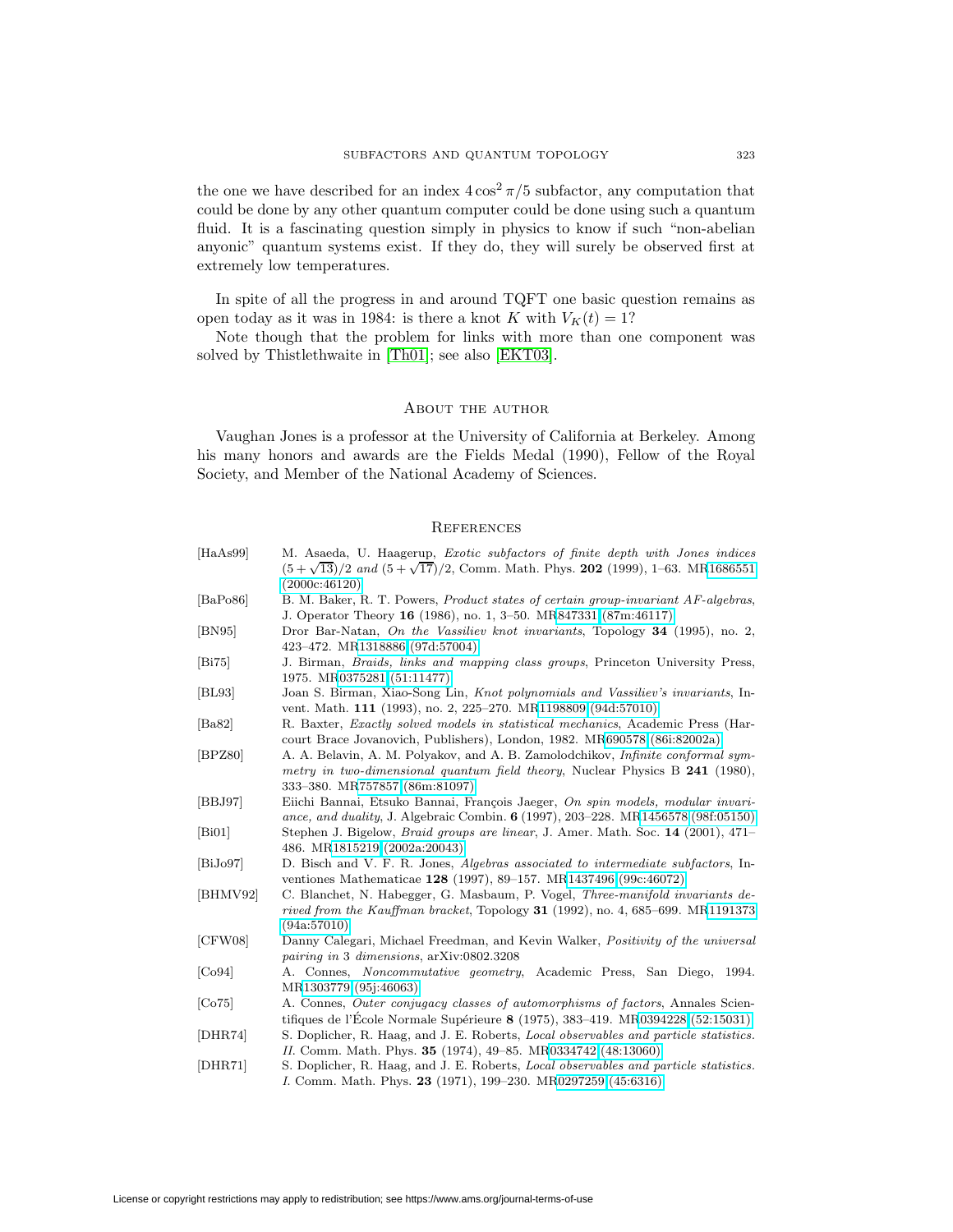- <span id="page-15-22"></span><span id="page-15-21"></span><span id="page-15-20"></span><span id="page-15-18"></span><span id="page-15-17"></span><span id="page-15-16"></span><span id="page-15-12"></span><span id="page-15-10"></span><span id="page-15-9"></span><span id="page-15-2"></span><span id="page-15-1"></span>[EKT03] Shalom Eliahou, Louis H. Kauffman, and Morwen B. Thistlethwaite, Infinite families of links with trivial Jones polynomial, Topology **42** (2003), no. 1, 155–169. M[R1928648 \(2003g:57015\)](http://www.ams.org/mathscinet-getitem?mr=1928648) [FW87] J. Franks and R. F. Williams, Braids and the Jones polynomial, Trans. Amer. Math. Soc. **303** (1987), 97–108. M[R896009 \(88k:57006\)](http://www.ams.org/mathscinet-getitem?mr=896009) [DFZ90] P. Di-Francesco and J.-B. Zuber, "SU(N) lattice integrable models and modular invariance", Recent developments in conformal field theories, 179–216, World Scientific, 1990. M[R1160374](http://www.ams.org/mathscinet-getitem?mr=1160374) [diF98] P. di Francesco, New integrable lattice models from Fuss-Catalan algebras, Nuclear Phys. B **532** (1998), no. 3, 609–634. M[R1657030 \(99k:82020\)](http://www.ams.org/mathscinet-getitem?mr=1657030) [FRS89] K. Fredenhagen, K.-H. Rehren, and B. Schroer, Superselection sectors with braid group statistics and exchange algebras, Communications in Mathematical Physics **125** (1989), 201–226. M[R1016869 \(91c:81047\)](http://www.ams.org/mathscinet-getitem?mr=1016869) [FKLW03] M. Freedman, A. Kitaev, M. Larsen, and Wang Zhenghan, Topological quantum computation. Mathematical challenges of the 21st century (Los Angeles, CA, 2000), Bull. Amer. Math. Soc. (N.S.) **40** (2003), no. 1, 31–38. M[R1943131 \(2003m:57065\)](http://www.ams.org/mathscinet-getitem?mr=1943131) [Ga07] Stavros Garoufalidis, Chern-Simons theory, analytic continuation and arithmetic, arXiv:0711.1716 [GrJ07] Pinhas Grossman and Vaughan F. R. Jones, Intermediate subfactors with no extra structure, J. Amer. Math. Soc. **20** (2007), no. 1, 219–265. M[R2257402](http://www.ams.org/mathscinet-getitem?mr=2257402) [\(2007h:46077\)](http://www.ams.org/mathscinet-getitem?mr=2257402) [GJS07] A. Guionnet, V. F. R. Jones, and D. Shlyakhtenko, Random matrices, free probability, planar algebras and subfactors, arXiv:0712.2904 [Ha96] R. Haag, Local quantum physics, Springer-Verlag, Berlin-Heidelberg-New York, 1996. M[R1405610 \(98b:81001\)](http://www.ams.org/mathscinet-getitem?mr=1405610) [HOMFLY85] P. Freyd, D. Yetter, J. Hoste, W. Lickorish, K. Millet, and A. Ocneanu, A new polynomial invariant of knots and links, Bull. Amer. Math. Soc. **12** (1985), 239– 246. M[R776477 \(86e:57007\)](http://www.ams.org/mathscinet-getitem?mr=776477) [GHJ89] F. Goodman, P. de la Harpe, and V. F. R. Jones, Coxeter graphs and towers of algebras, MSRI Publications (Springer), vol. 14, 1989. M[R999799 \(91c:46082\)](http://www.ams.org/mathscinet-getitem?mr=999799) [GJS07] A. Guionnet, V. F. R. Jones, and D. Shlyakhtenko, Random matrices, free probability, planar algebras and subfactors, arXiv:0712.2904 [Jon83] V. F. R. Jones, Index for subfactors, Invent. Math. **72** (1983), 1–25. M[R696688](http://www.ams.org/mathscinet-getitem?mr=696688) [\(84d:46097\)](http://www.ams.org/mathscinet-getitem?mr=696688) [Jon99] V. F. R. Jones, Planar algebras, Preprint, Berkeley, 1999, math.QA/9909027. [Jo85] V. F. R. Jones, A polynomial invariant for knots via von Neumann algebras, Bull. Amer. Math. Soc. **12** (1985), no. 1, 103–111. M[R766964 \(86e:57006\)](http://www.ams.org/mathscinet-getitem?mr=766964) [Jo87] V. F. R. Jones, Hecke algebra representations of braid groups and link polynomials, Annals of Mathematics **126** (1987), 335–388. M[R908150 \(89c:46092\)](http://www.ams.org/mathscinet-getitem?mr=908150) [Jo07] Vaughan F. R. Jones, "In and around the origin of quantum groups", Prospects in mathematical physics, 101–126, Contemp. Math., 437, Amer. Math. Soc., Providence, RI, 2007. M[R2354658 \(2008k:17018\)](http://www.ams.org/mathscinet-getitem?mr=2354658) [Kash96] Rinat M. Kashaev, "Quantum hyperbolic invariants of knots", Discrete integrable geometry and physics (Vienna, 1996), 343–359, Oxford Lecture Ser. Math. Appl., 16, Oxford Univ. Press, New York, 1999. M[R1676604 \(2001a:57021\)](http://www.ams.org/mathscinet-getitem?mr=1676604) [Kau87] L. H. Kauffman, State models and the Jones polynomial, Topology **26** (1987), 395– 407. M[R899057 \(88f:57006\)](http://www.ams.org/mathscinet-getitem?mr=899057) [Kau90] L. H. Kauffman, An invariant of regular isotopy, Trans. Amer. Math. Soc. **318** (1990), no. 2, 417–471. M[R958895 \(90g:57007\)](http://www.ams.org/mathscinet-getitem?mr=958895) [Khov00] Mikhail Khovanov, A categorification of the Jones polynomial, Duke Math. J. **101** (2000), no. 3, 359–426. M[R1740682 \(2002j:57025\)](http://www.ams.org/mathscinet-getitem?mr=1740682) [KZ84] V. Knizhnik and A. Zamolodchikov, Current algebra and Weiss-Zumino models in two dimensions, Nuclear Physics B **247** (1984), 83–103. M[R853258 \(87h:81129\)](http://www.ams.org/mathscinet-getitem?mr=853258) [Kon93] Maxim Kontsevich, "Vassiliev's knot invariants", I. M. Gelfand Seminar, 133– 150, Adv. Soviet Math., 16, Part 2, Amer. Math. Soc., Providence, RI, 1993. M[R1237836 \(94k:57014\)](http://www.ams.org/mathscinet-getitem?mr=1237836) [Kr02] Daan Krammer, Braid groups are linear, Ann. of Math. **155** (2002), 131–156.
- <span id="page-15-19"></span><span id="page-15-15"></span><span id="page-15-14"></span><span id="page-15-13"></span><span id="page-15-11"></span><span id="page-15-8"></span><span id="page-15-7"></span><span id="page-15-6"></span><span id="page-15-5"></span><span id="page-15-4"></span><span id="page-15-3"></span><span id="page-15-0"></span>M[R1888796 \(2003c:20040\)](http://www.ams.org/mathscinet-getitem?mr=1888796)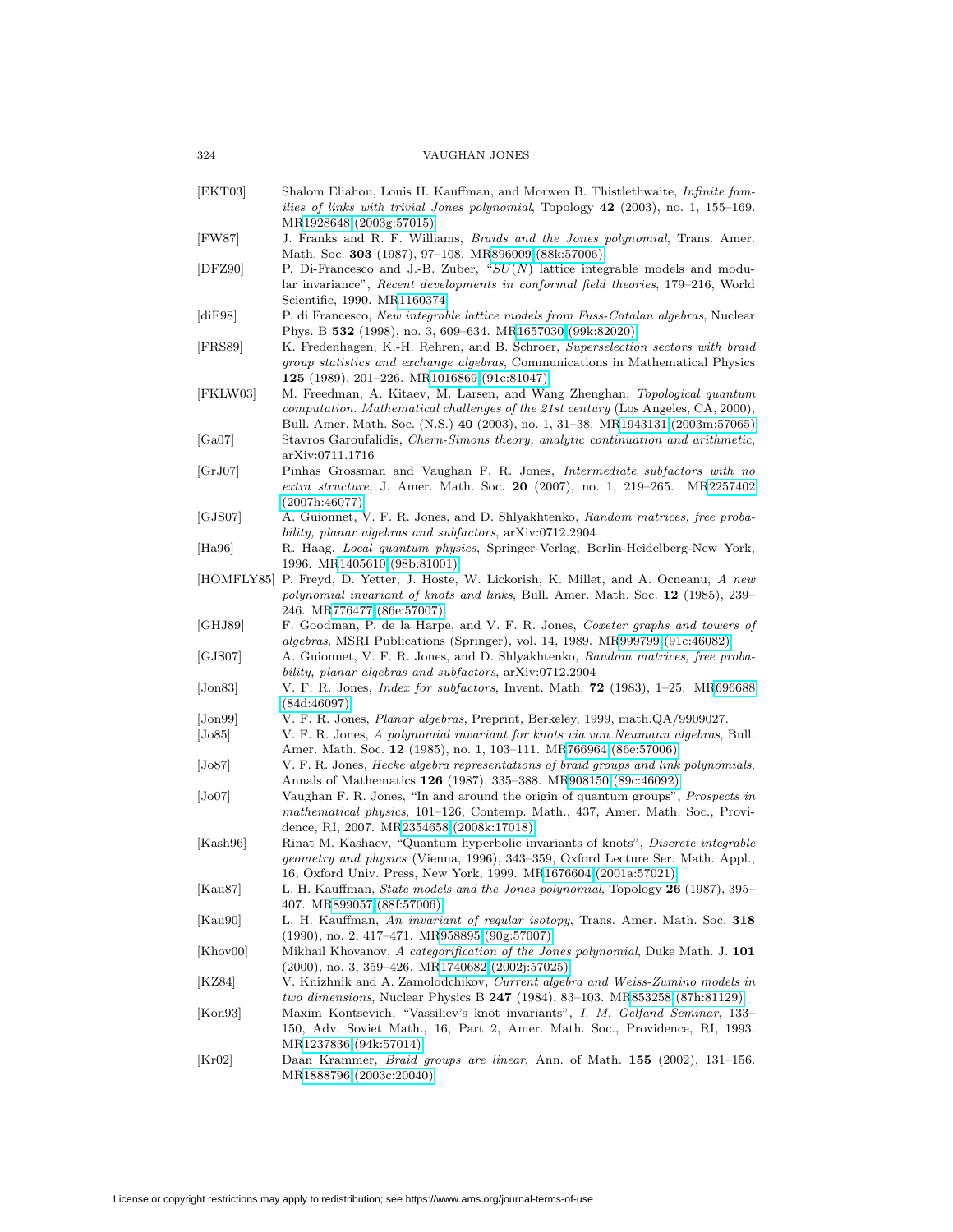- <span id="page-16-2"></span>[LM86] W. B. R. Lickorish and K. C. Millett, The reversing result for the Jones polynomial, Pacific J. Math. **124** (1986), no, 1, 173–176. M[R850674 \(87k:57007\)](http://www.ams.org/mathscinet-getitem?mr=850674)
- <span id="page-16-11"></span>[Li97] W. B. R. Lickorish, An introduction to knot theory, Graduate Texts in Mathematics, 175, Springer-Verlag, New York, 1997. M[R1472978 \(98f:57015\)](http://www.ams.org/mathscinet-getitem?mr=1472978)
- <span id="page-16-9"></span>[Lo89] R. Longo, Index of subfactors and statistics of quantum fields, I., Communications in Mathematical Physics **126** (1989), 217–247. M[R1027496 \(91c:46097\)](http://www.ams.org/mathscinet-getitem?mr=1027496)
- <span id="page-16-5"></span>[MeTh93] W. Menasco and M. Thistlethwaite, The classification of alternating links, Ann. Math. **138** (1993), 113–171. M[R1230928 \(95g:57015\)](http://www.ams.org/mathscinet-getitem?mr=1230928)
- <span id="page-16-1"></span>[Mor86] H. R. Morton, Seifert circles and knot polynomials, Math. Proc. Cambridge Philos. Soc. **99** (1986), 107–109. M[R809504 \(87c:57006\)](http://www.ams.org/mathscinet-getitem?mr=809504)
- <span id="page-16-3"></span>[Mur87] K. Murasugi, The Jones polynomial and classical conjectures in knot theory, Topology **26** (1987), 187–194. M[R895570 \(88m:57010\)](http://www.ams.org/mathscinet-getitem?mr=895570)
- <span id="page-16-13"></span>[Oc87] A. Ocneanu, "Quantized group, string algebras and Galois theory for algebras", Operator algebras and applications, vol. 2, 119–172, L.M.S Lecture Note Series, 136, 1987. M[R996454 \(91k:46068\)](http://www.ams.org/mathscinet-getitem?mr=996454)
- <span id="page-16-20"></span>[Oc00] A. Ocneanu, "The classification of subgroups of quantum  $SU(N)$ ", *Quantum* symmetries in theoretical physics and mathematics (Bariloche, 2000), 133–159, Contemp. Math., 294, Amer. Math. Soc., Providence, RI, 2002. M[R1907188](http://www.ams.org/mathscinet-getitem?mr=1907188) [\(2003h:81101\)](http://www.ams.org/mathscinet-getitem?mr=1907188)
- <span id="page-16-19"></span>[Po94] S. Popa, Classification of amenable subfactors of type II, Acta Mathematica **172** (1994), 163–255. M[R1278111 \(95f:46105\)](http://www.ams.org/mathscinet-getitem?mr=1278111)
- <span id="page-16-21"></span>[Po95] S. Popa, An axiomatization of the lattice of higher relative commutants of a subfactor, Inventiones Mathematicae **120** (1995), 427–446. M[R1334479 \(96g:46051\)](http://www.ams.org/mathscinet-getitem?mr=1334479)
- <span id="page-16-18"></span>[Ras05] Jacob Rasmussen, "Knot polynomials and knot homologies", Geometry and topology of manifolds, 261–280, Fields Inst. Commun., 47, Amer. Math. Soc., Providence, RI, 2005. M[R2189938 \(2006i:57029\)](http://www.ams.org/mathscinet-getitem?mr=2189938)
- <span id="page-16-10"></span>[RT91] N. Yu. Reshetikhin and V. G. Turaev, *Invariants of 3-manifolds via link poly*nomials and quantum groups, Inventiones Mathematicae **103** (1991), 547–598. M[R1091619 \(92b:57024\)](http://www.ams.org/mathscinet-getitem?mr=1091619)
- <span id="page-16-7"></span>[Ro88] M. Rosso, Groupes quantiques et modèles à vertex de V. Jones en théorie des nœuds. (French) [Quantum groups and V. Jones's vertex models for knots], C. R. Acad. Sci. Paris Ser. I Math. **307** (1988), no. 6, 207–210. M[R956807 \(90d:57009\)](http://www.ams.org/mathscinet-getitem?mr=956807)
- <span id="page-16-6"></span>[Saw95] S. Sawin, Subfactors constructed from quantum groups, Amer. J. Math. **117** (1995), 1349–1369. M[R1363071 \(96h:46097\)](http://www.ams.org/mathscinet-getitem?mr=1363071)
- <span id="page-16-14"></span>[PS86] A. Pressley and G. Segal, Loop groups, Oxford University Press, 1986. M[R900587](http://www.ams.org/mathscinet-getitem?mr=900587) [\(88i:22049\)](http://www.ams.org/mathscinet-getitem?mr=900587)
- <span id="page-16-0"></span>[TL70] H. N. V. Temperley and E. H. Lieb, Relations between the "percolation" and "colouring" problem and other graph-theoretical problems associated with regular planar lattices: some exact results for the "percolation" problem, Proc. Roy. Soc. London Ser. A **322** (1971), no. 1549, 251–280. M[R0498284 \(58:16425\)](http://www.ams.org/mathscinet-getitem?mr=0498284)
- <span id="page-16-4"></span>[Th87] M. Thistlethwaite, A spanning tree expansion of the Jones polynomial, Topology **26** (1987), 297–309. M[R899051 \(88h:57007\)](http://www.ams.org/mathscinet-getitem?mr=899051)
- <span id="page-16-22"></span>[Th01] Morwen Thistlethwaite, Links with trivial Jones polynomial, J. Knot Theory Ramifications **10** (2001), no. 4, 641–643. M[R1831681 \(2002a:57012\)](http://www.ams.org/mathscinet-getitem?mr=1831681)
- <span id="page-16-8"></span>[TK88] A. Tsuchiya and Y. Kanie, Vertex operators on conformal field theory on **P**<sup>1</sup> and monodromy representations of braid groups, Advanced Studies in Pure Mathematics **16** (1988), 297–372. M[R972998 \(89m:81166\)](http://www.ams.org/mathscinet-getitem?mr=972998)
- <span id="page-16-12"></span>[TV92] V. G. Turaev and and O. Y. Viro, State sum invariants of 3-manifolds and quantum 6j-symbols, Topology **31** (1992), 865–902. M[R1191386 \(94d:57044\)](http://www.ams.org/mathscinet-getitem?mr=1191386)
- <span id="page-16-16"></span>[Va95] Victor A. Vassiliev, "Topology of discriminants and their complements", Proceedings of the International Congress of Mathematicians, Vol. 1, 2 (Zürich, 1994), 209–226, Birkh¨auser, Basel, 1995. M[R1403923 \(97j:57041\)](http://www.ams.org/mathscinet-getitem?mr=1403923)
- <span id="page-16-17"></span>[Vo01] Pierre Vogel, "Invariants de type fini", Nouveaux invariants en gèomètrie et en topologie, 99-128, Panor. Synthéses, 11, Soc. Math. France, Paris, 2001. M[R1882446 \(2002j:57028\)](http://www.ams.org/mathscinet-getitem?mr=1882446)
- <span id="page-16-15"></span>[Wa98] A. Wassermann, Operator algebras and conformal field theory. III. Fusion of positive energy representations of LSU(N) using bounded operators, Invent. Math. **133** (1998), no. 3, 467–538. M[R1645078 \(99j:81101\)](http://www.ams.org/mathscinet-getitem?mr=1645078)